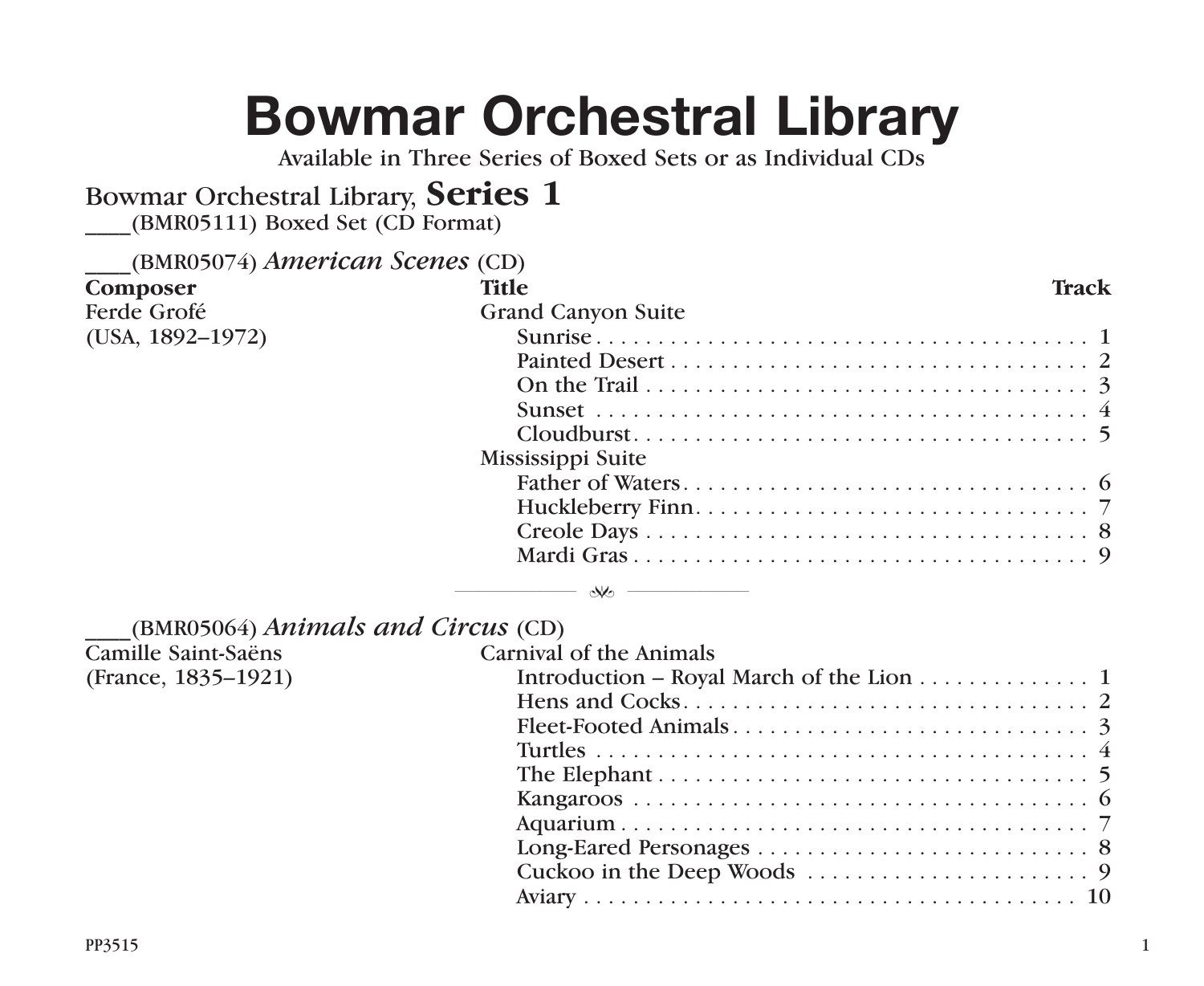| Composer                                                                     | <b>Title</b>                                                               | Track |
|------------------------------------------------------------------------------|----------------------------------------------------------------------------|-------|
|                                                                              |                                                                            |       |
| Igor Stravinsky<br>(Russia, 1882–1971)                                       |                                                                            |       |
| <b>Herbert Donaldson</b><br>$(USA, 1918 - )$                                 | Under the Big Top<br>$\longrightarrow$ $\longrightarrow$ $\longrightarrow$ |       |
| (BMR05068) Dances, Part I (CD)<br>Ermanno Wolf-Ferrari<br>(Italy, 1876–1948) |                                                                            |       |
| Camargo Guarnieri<br>(Brazil, 1907–<br>$\rightarrow$                         |                                                                            |       |
| Dmitri Kabalevsky<br>(Russia, 1904–)                                         |                                                                            |       |
| Antonín Dvořák<br>(Czechoslovakia, 1841–1904)                                |                                                                            |       |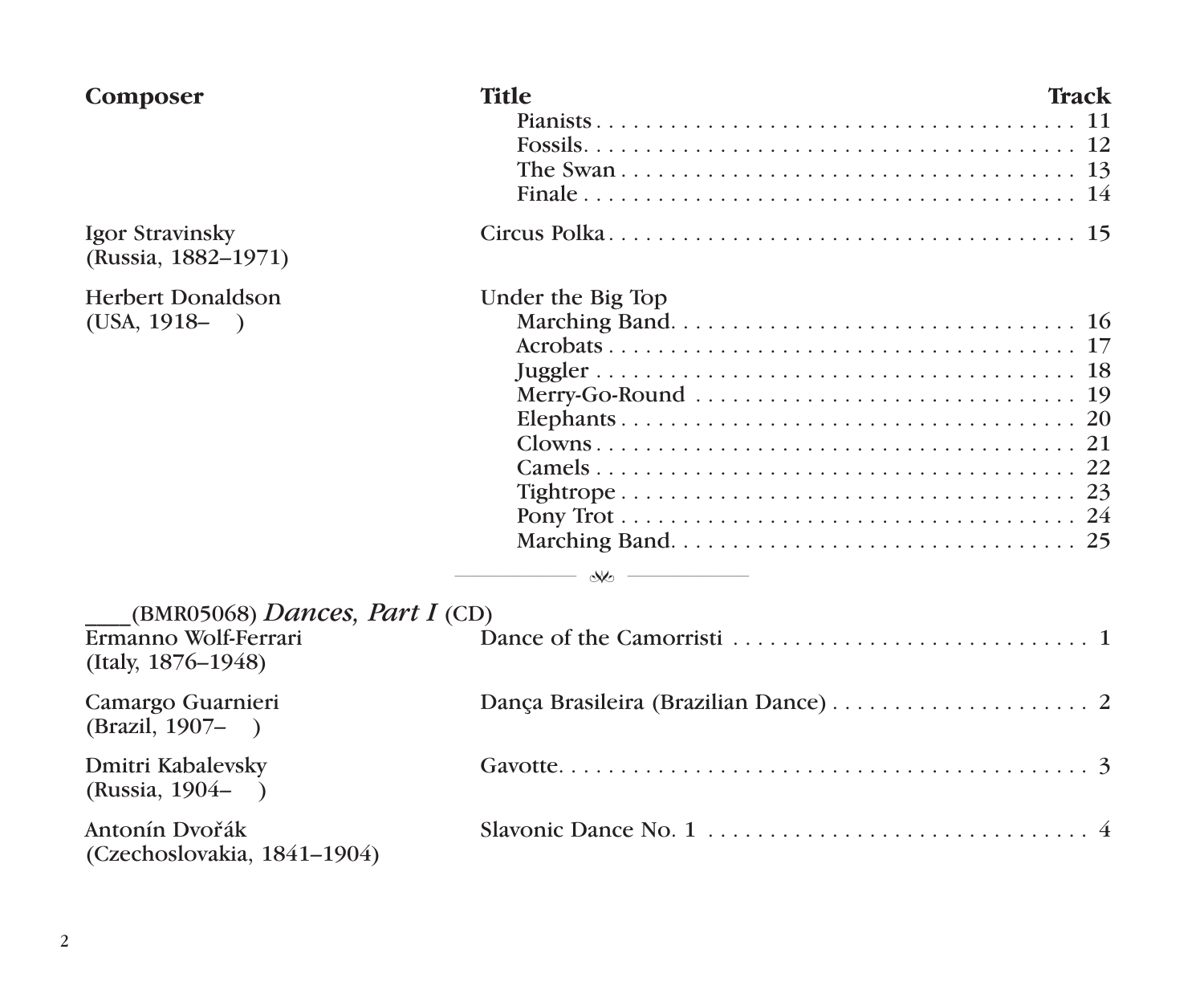| Composer<br>Aaron Copland<br>(USA, 1900-1990)                                     | <b>Title</b><br>Track                                                                                                  |  |
|-----------------------------------------------------------------------------------|------------------------------------------------------------------------------------------------------------------------|--|
| William Walton<br>(England, 1902–1983)                                            |                                                                                                                        |  |
| Johannes Brahms<br>(Germany, 1833-1897)                                           |                                                                                                                        |  |
| Emil Waldteufel<br>(France, 1837–1915)                                            |                                                                                                                        |  |
| Aram Khachaturian<br>(Armenia, 1903-1978)                                         |                                                                                                                        |  |
|                                                                                   | $\longrightarrow$ and $\longrightarrow$                                                                                |  |
| (BMR05069) Dances, Part II (CD)<br>Ralph Vaughan-Williams<br>(England, 1872–1958) | <b>Folk Dances from Somerset</b><br>$(from "English Folk Song Suite") \dots \dots \dots \dots \dots \dots \dots \dots$ |  |
| Arthur Benjamin<br>(Australia, 1893-1960)                                         |                                                                                                                        |  |
| Arcangelo Corelli<br>$(Italy, 1653-1713)$                                         |                                                                                                                        |  |
| Bedřich Smetana<br>(Czechoslovakia, 1824-1884)                                    |                                                                                                                        |  |
| Charles Lecocq                                                                    |                                                                                                                        |  |
| (France, 1832–1918)                                                               | Grand Waltz (from "Mlle. Angot Suite") $\dots \dots \dots \dots$                                                       |  |
| Johann Strauss<br>(Austria, 1825-1899)                                            |                                                                                                                        |  |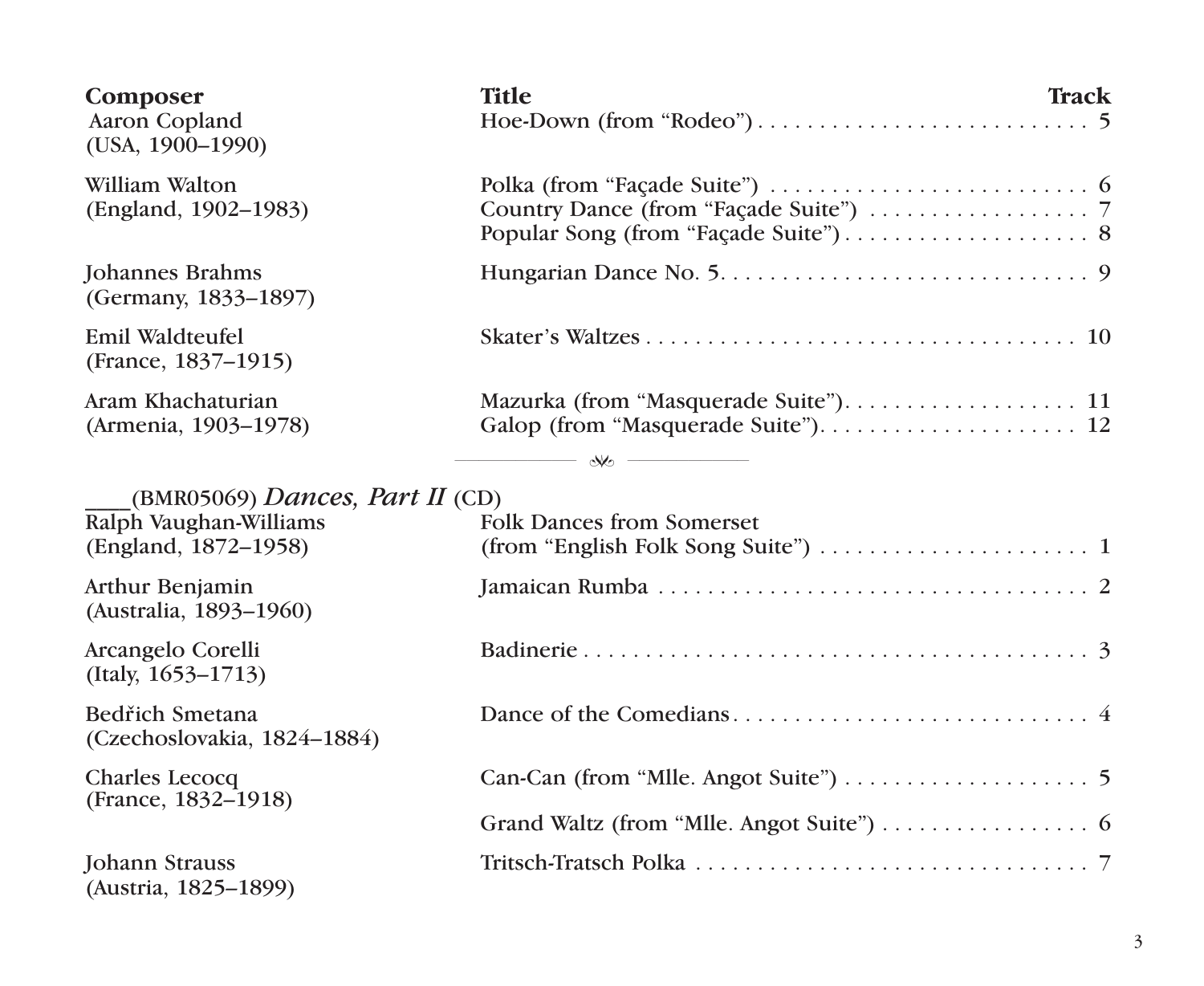| Composer<br>Gioacchino Rossini<br>(Italy, 1792-1868)                                   | <b>Title</b><br>Track                                                                                                        |
|----------------------------------------------------------------------------------------|------------------------------------------------------------------------------------------------------------------------------|
|                                                                                        |                                                                                                                              |
| Emil Waldteufel<br>(France, 1837-1915)                                                 |                                                                                                                              |
| David Guion<br>(Texas, 1895–1981)                                                      |                                                                                                                              |
| Aram Khachaturian<br>(Armenia, 1903-1978)                                              | Russian Dance (from "Gayne Suite No. 2")  12                                                                                 |
|                                                                                        |                                                                                                                              |
| $(BMR05070)$ Fairy Tales in Music $(CD)$<br><b>Eric Coates</b><br>(England, 1886–1957) |                                                                                                                              |
| Felix Mendelssohn<br>(Germany, 1809-1847)                                              |                                                                                                                              |
| Maurice Ravel<br>(France, 1875-1937)                                                   | Mother Goose Suite<br>Hop O' My Thumb $\dots\dots\dots\dots\dots\dots\dots\dots\dots\dots\dots\dots$<br>$\sim$ $\sim$ $\sim$ |
| (BMR05072) Legends in Music (CD)<br>Camille Saint-Saëns<br>(France, 1835-1921)         |                                                                                                                              |
| <b>Edvard Grieg</b><br>(Norway, 1843-1907)                                             | Peer Gynt Suite No. 1                                                                                                        |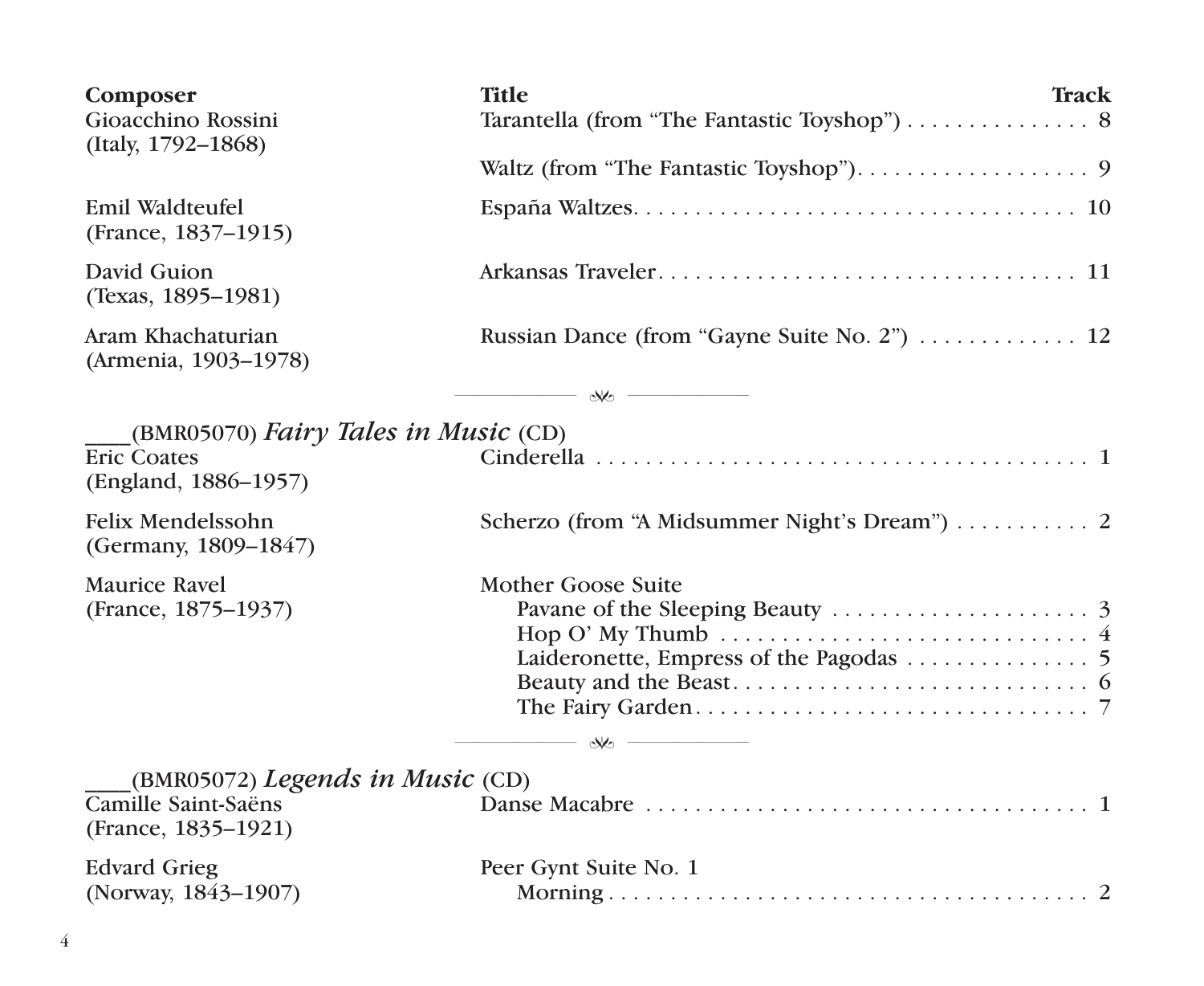| Composer                                                                | <b>Title</b> | Track |
|-------------------------------------------------------------------------|--------------|-------|
| Paul Dukas<br>(France, 1865–1935)                                       |              |       |
| Camille Saint-Saëns<br>(France, 1835–1921)                              |              |       |
|                                                                         |              |       |
| (BMR05067) <i>Marches</i> (CD)<br>Gabriel Pierné<br>(France, 1863–1937) |              |       |
| Sergei Prokofiev<br>(Russia, 1891-1953)                                 |              |       |
| Sir Edward Elgar<br>(England, 1857-1934)                                |              |       |
| <b>Hector Berlioz</b><br>(France, 1803–1869)                            |              |       |
| Kenneth Alford<br>(England, 1881–1945)                                  |              |       |
| Gabriel Pierné<br>(France, 1863–1937)                                   |              |       |
| Sergei Prokofiev                                                        |              |       |
| (Russia, 1891–1953)                                                     |              |       |
| Mikhail Ippolitov-Ivanov<br>(Russia, 1859–1935)                         |              |       |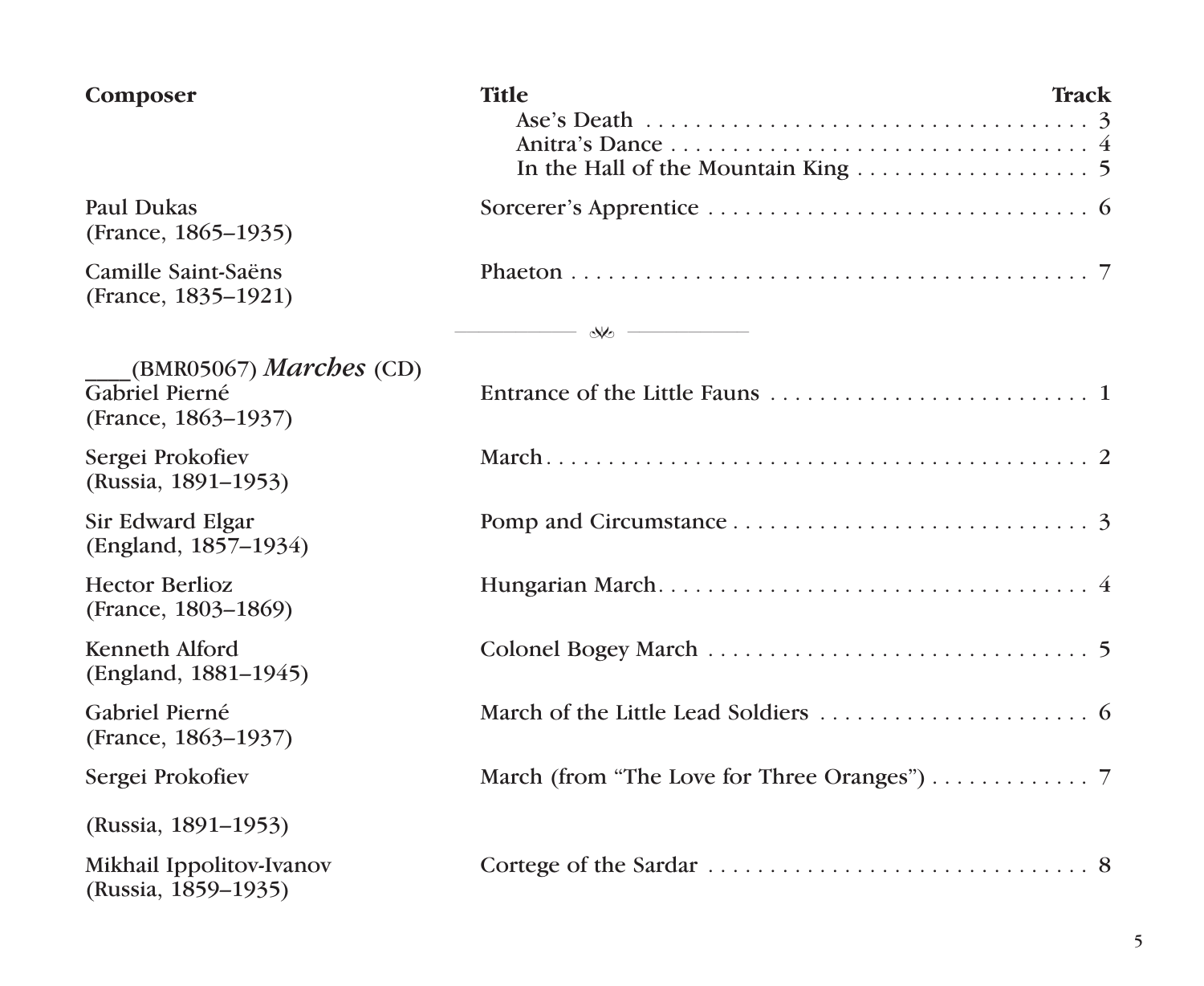| Composer<br>Franz Schubert<br>(Germany, 1797–1828)                          | <b>Title</b><br>Track                          |
|-----------------------------------------------------------------------------|------------------------------------------------|
| John Philip Sousa<br>$(USA, 1854-1932)$                                     |                                                |
| <b>Richard Rogers</b><br>(USA, 1902–1979)                                   | The March of the Siamese Children<br>$ \infty$ |
| (BMR05077) Miniatures in Music (CD)<br>Eugene Zador<br>(Hungary, 1894-1977) | Children's Symphony                            |
| Franz Schubert<br>(Germany, 1808–1878)                                      |                                                |
| Franz Josef Haydn<br>(Austria, 1732-1809)                                   |                                                |
| Robert Schumann<br>(Germany, 1810–1856)                                     |                                                |
| François Couperin<br>(France, 1668–1733)                                    |                                                |
| Leonardo Leo<br>(Italy, $1694 - 1744$ )                                     |                                                |
| Anatol Liadov<br>(Russia, 1855–1914)                                        |                                                |
| Herbert Elwell<br>$(USA, 1898-1974)$                                        | Dance of the Merry Dwarfs                      |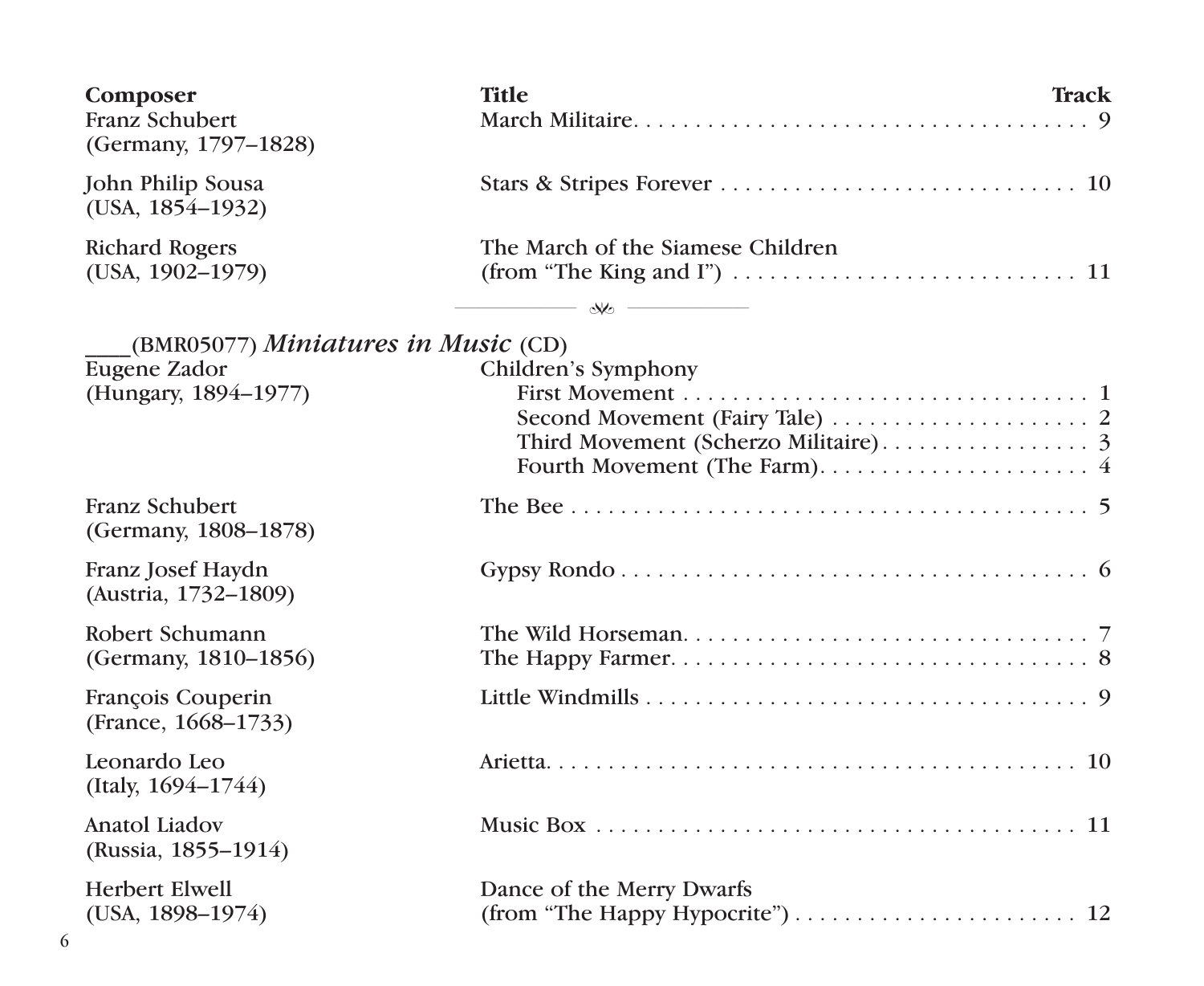| Composer<br><b>Heitor Villa-Lobos</b><br>(Brazil, 1887-1959)                          | <b>Title</b><br>Little Train of Caipira $\ldots \ldots \ldots \ldots \ldots \ldots \ldots \ldots \ldots \ldots$ 13                                                                                                                                                                                                  | Track |
|---------------------------------------------------------------------------------------|---------------------------------------------------------------------------------------------------------------------------------------------------------------------------------------------------------------------------------------------------------------------------------------------------------------------|-------|
| <b>Charles Gounod</b><br>(France, 1818–1893)                                          |                                                                                                                                                                                                                                                                                                                     |       |
|                                                                                       | $\frac{1}{2}$ $\frac{1}{2}$ $\frac{1}{2}$ $\frac{1}{2}$ $\frac{1}{2}$ $\frac{1}{2}$ $\frac{1}{2}$ $\frac{1}{2}$ $\frac{1}{2}$ $\frac{1}{2}$ $\frac{1}{2}$ $\frac{1}{2}$ $\frac{1}{2}$ $\frac{1}{2}$ $\frac{1}{2}$ $\frac{1}{2}$ $\frac{1}{2}$ $\frac{1}{2}$ $\frac{1}{2}$ $\frac{1}{2}$ $\frac{1}{2}$ $\frac{1}{2}$ |       |
| (BMR05065) Nature and Make-Believe (CD)<br><b>Edvard Grieg</b><br>(Norway, 1843-1907) |                                                                                                                                                                                                                                                                                                                     |       |
| Herbert Donaldson<br>$(USA, 1918 - )$                                                 | Once Upon a Time Suite<br>The Hare and the Tortoise $\dots\dots\dots\dots\dots\dots\dots\dots$                                                                                                                                                                                                                      |       |
| Peter Ilyich Tchaikovsky<br>(Russia, 1840–1893)                                       |                                                                                                                                                                                                                                                                                                                     |       |
| <b>Edvard Grieg</b><br>(Norway, 1843-1907)                                            |                                                                                                                                                                                                                                                                                                                     |       |
| Anatol Liadov<br>(Russia, 1855–1914)                                                  |                                                                                                                                                                                                                                                                                                                     |       |
| Rimsky-Korsakov<br>(Russia, 1844–1908)                                                |                                                                                                                                                                                                                                                                                                                     |       |
| <b>Herbert Donaldson</b><br>$(USA, 1918 - )$                                          | <b>Season Fantasies</b>                                                                                                                                                                                                                                                                                             |       |
| Trygve Torjussen<br>(Norway, 1890-1977)                                               |                                                                                                                                                                                                                                                                                                                     |       |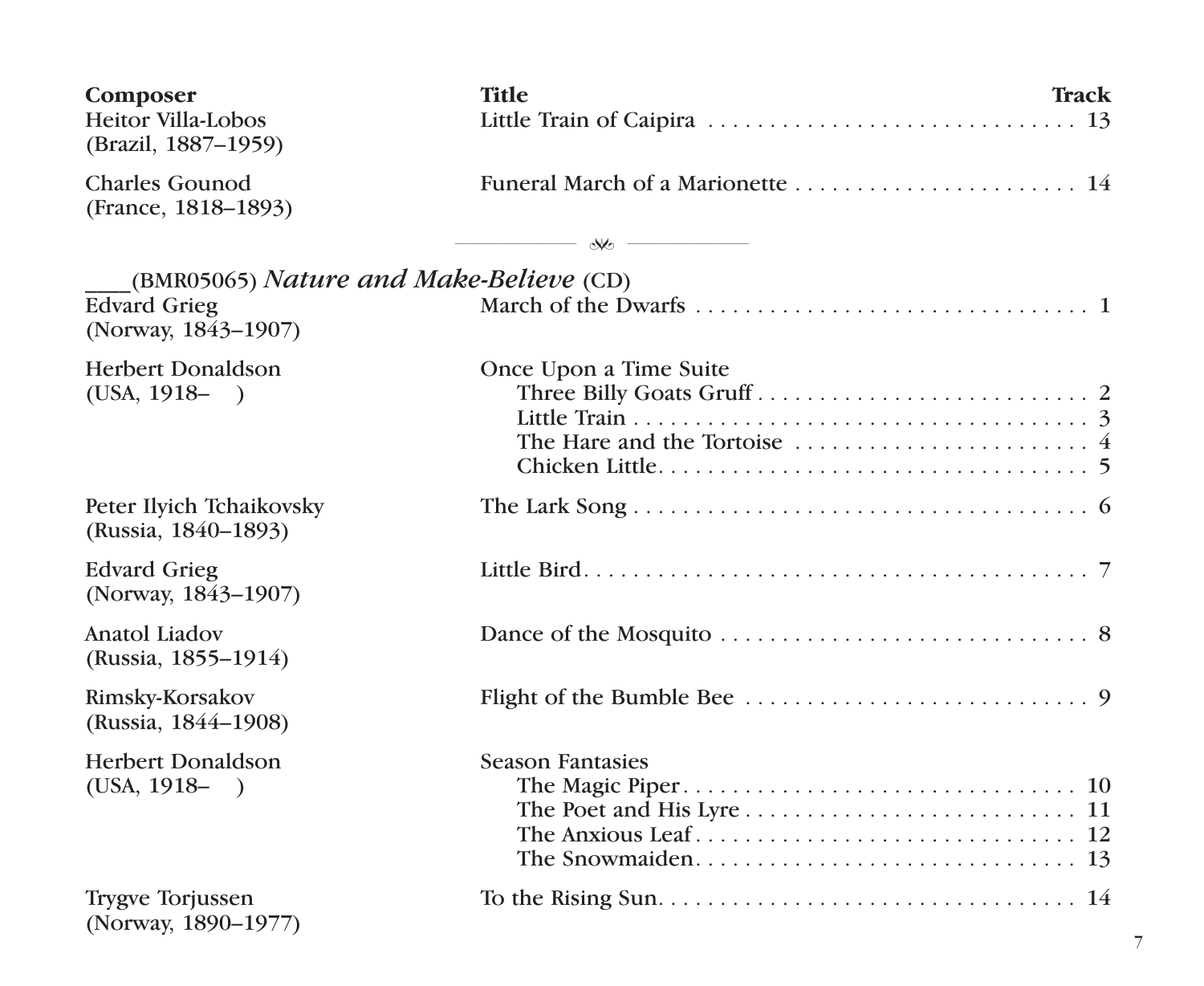| Composer<br>Claude Debussy<br>(France, 1862–1918)                                 | <b>Title</b><br>Track                                                     |
|-----------------------------------------------------------------------------------|---------------------------------------------------------------------------|
|                                                                                   | $\longrightarrow$ $\longrightarrow$ $\longrightarrow$                     |
| (BMR05066) Pictures and Patterns (CD)<br>Gioacchino Rossini<br>(Italy, 1792–1868) |                                                                           |
| Georges Bizet<br>(France, 1838–1875)                                              | March – Trumpet and Drum (from "Jeux d'Enfants") $\dots$ 2                |
| Charles Lecocq<br>(France, 1832–1918)                                             |                                                                           |
|                                                                                   |                                                                           |
| Dimitri Kabalevsky<br>(Russia, 1904–)                                             |                                                                           |
| Robert Schumann<br>(Germany, 1810-1856)                                           | German Waltz – Paganini (from "Carnival") $\ldots \ldots \ldots \ldots$ 7 |
| <b>Herbert Donaldson</b><br>$(USA, 1918 - )$                                      |                                                                           |
| Anatol Liadov<br>(Russia, 1855–1914)                                              |                                                                           |
| Wolfgang Amadeus Mozart<br>(Austria, 1756–1791)                                   |                                                                           |
| George Frederic Handel<br>(Germany, 1685-1759)                                    |                                                                           |
| Schumann-Glazunov                                                                 |                                                                           |
| Claude Debussy<br>(France, 1862-1918)                                             |                                                                           |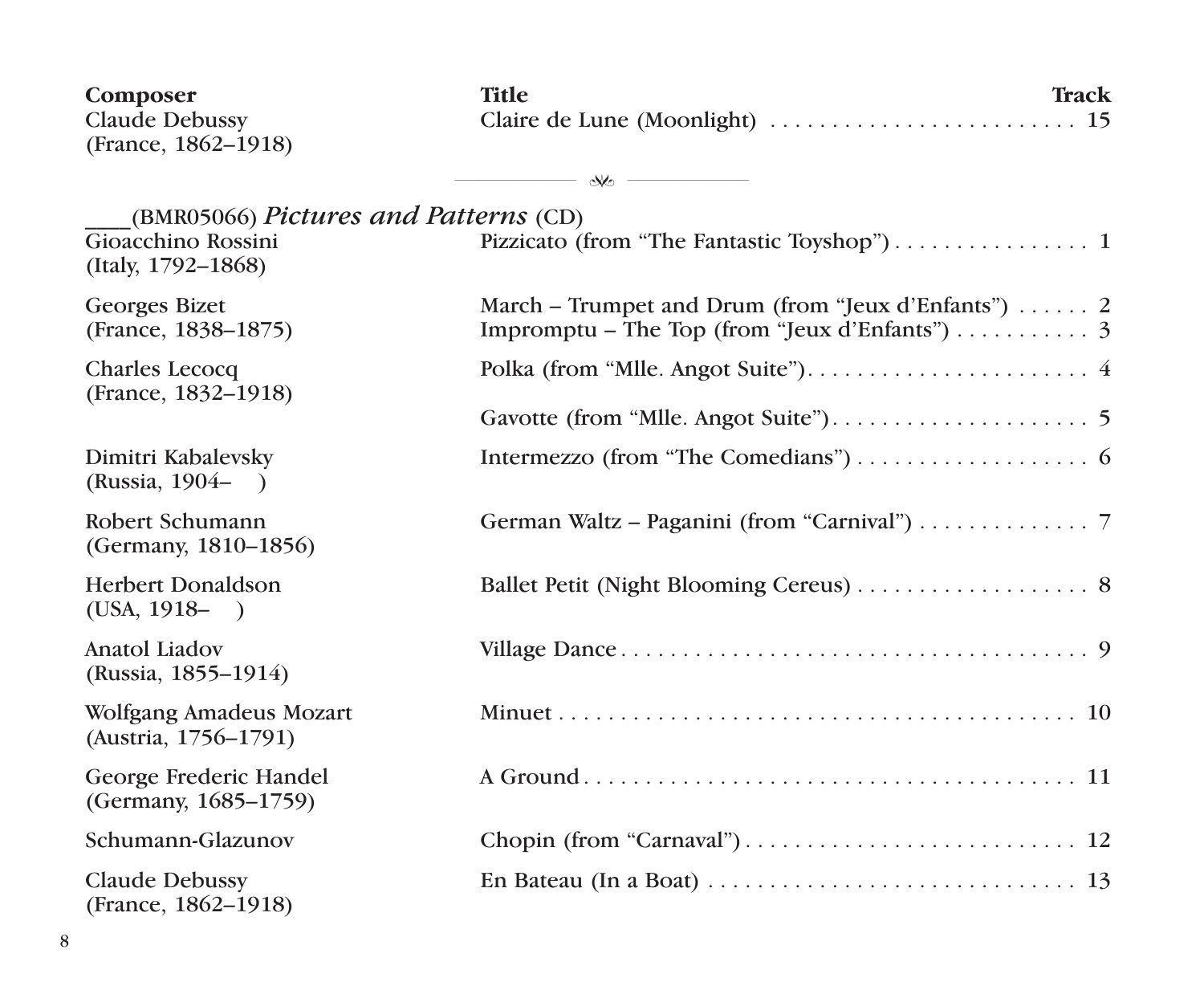| Composer<br><b>Herbert Donaldson</b>                 | <b>Title</b><br><b>Harbor Vignettes</b>                                   | Track |
|------------------------------------------------------|---------------------------------------------------------------------------|-------|
| $(USA, 1918 - )$                                     | $\longrightarrow$ $\longrightarrow$ $\longrightarrow$                     |       |
| (BMR05071) Stories in Ballet and Opera (CD)          |                                                                           |       |
| Gian-Carlo Menotti<br>$(Italv, 1911 - )$             |                                                                           |       |
| <b>Engelbert Humperdinck</b><br>(Germany, 1854–1921) |                                                                           |       |
| Peter Ilyich Tchaikovsky                             | Nutcracker Suite                                                          |       |
| (Russia, 1840–1893)                                  |                                                                           |       |
|                                                      |                                                                           |       |
|                                                      |                                                                           |       |
|                                                      |                                                                           |       |
|                                                      |                                                                           |       |
|                                                      |                                                                           |       |
|                                                      | $\longrightarrow$ $\infty$                                                |       |
| $(BMR05073)$ Under Many Flags (CD)                   |                                                                           |       |
| Bedřich Smetana<br>(Czechoslovakia, 1824–1884)       |                                                                           |       |
| <b>Trygve Torjussen</b>                              | Lapland Idyll (from "Fjord and Mountain") $\ldots \ldots \ldots \ldots$ 2 |       |
| (Norway, 1890-1977)                                  | Folk Song (from "Fjord and Mountain") $\ldots \ldots \ldots \ldots$ 3     |       |
| Percy Grainger<br>(USA, 1882–1961)                   |                                                                           |       |
| <b>Jean Sibelius</b><br>(Finland, 1865-1957)         |                                                                           |       |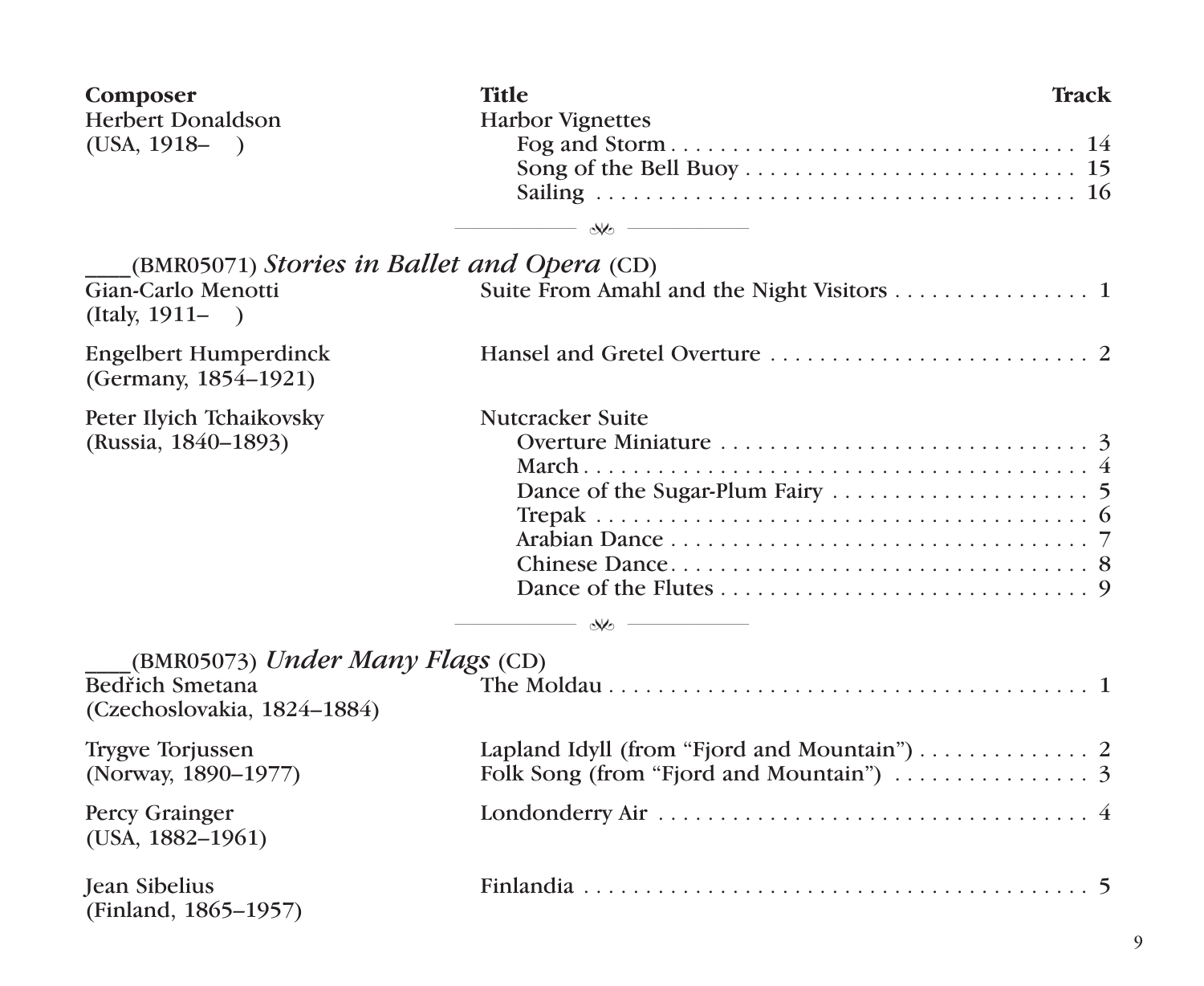| Composer             | Title        | Track |
|----------------------|--------------|-------|
| <b>Eric Coates</b>   | London Suite |       |
| (England, 1886–1957) |              |       |
|                      |              |       |
|                      |              |       |

## ────────── ──────────

## Bowmar Orchestral Library, **Series 2**

\_\_\_\_(BMR05112) Boxed Set (CD Format)

\_\_\_\_(BMR05081) *Classroom Concert* (CD)

Peter Ilyich Tchaikovsky (Russia, 1840-1893)

| The Hobby-Horse $\dots\dots\dots\dots\dots\dots\dots\dots\dots\dots\dots$ |
|---------------------------------------------------------------------------|
|                                                                           |
|                                                                           |
|                                                                           |
|                                                                           |
|                                                                           |
|                                                                           |
|                                                                           |
|                                                                           |
|                                                                           |
|                                                                           |
|                                                                           |
|                                                                           |
|                                                                           |
|                                                                           |
|                                                                           |
| 19                                                                        |
|                                                                           |
|                                                                           |
|                                                                           |
|                                                                           |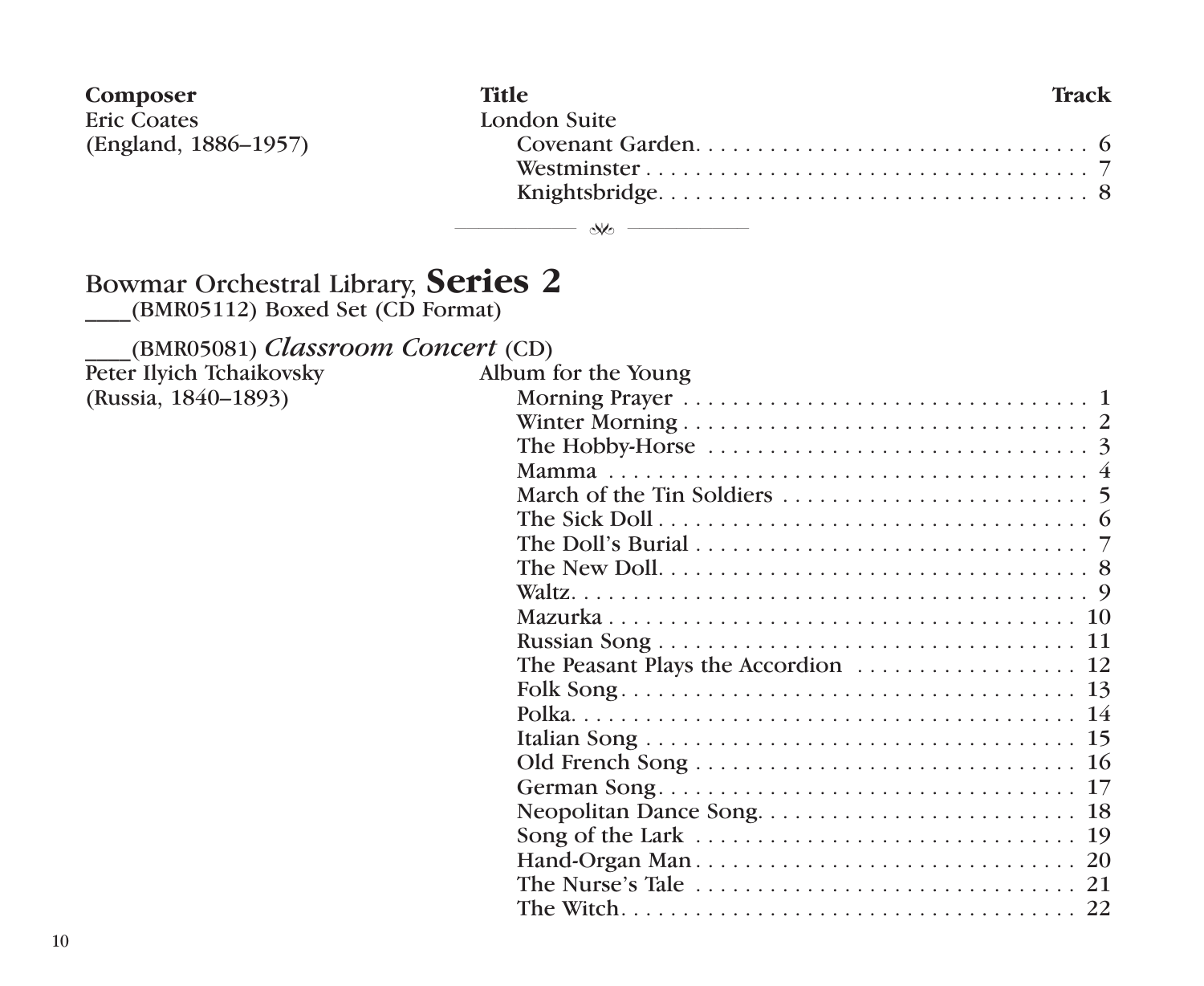| Composer                                         | <b>Title</b>                                                                                                             | Track |
|--------------------------------------------------|--------------------------------------------------------------------------------------------------------------------------|-------|
| Octavio Pinto<br>(Brazil, 1890–1950)             | Memories of Childhood<br>Sleeping Time $\ldots \ldots \ldots \ldots \ldots \ldots \ldots \ldots \ldots \ldots \ldots$ 28 |       |
| Percy Grainger<br>(USA, 1882–1961)               | Children's March ("Over the Hills and Far Away") 30                                                                      |       |
| <b>Heitor Villa-Lobos</b><br>(Brazil, 1887-1959) | Let's Run Across the Hill (from "Brazilian Folktunes")  31                                                               |       |
| Béla Bartók<br>(Hungary, 1881–1945)              | My Daughter Lidi (from "Gyermekeknek Suite") 32                                                                          |       |
|                                                  |                                                                                                                          |       |
|                                                  | Grasshopper's Wedding (from "Gyermekeknek Suite") 34                                                                     |       |
| Igor Stravinsky<br>(Russia, 1882–1971)           |                                                                                                                          |       |
| Vladimir Rebikov<br>(Russia, 1866–1920)          |                                                                                                                          |       |

| (BMR05076) Concert Matinee (CD) |                                                                           |
|---------------------------------|---------------------------------------------------------------------------|
| Claude Debussy                  | Children's Corner Suite                                                   |
| (France, 1882–1918)             |                                                                           |
|                                 |                                                                           |
|                                 | Serenade for the Doll $\ldots, \ldots, \ldots, \ldots, \ldots, \ldots, 3$ |
|                                 |                                                                           |

────────── ──────────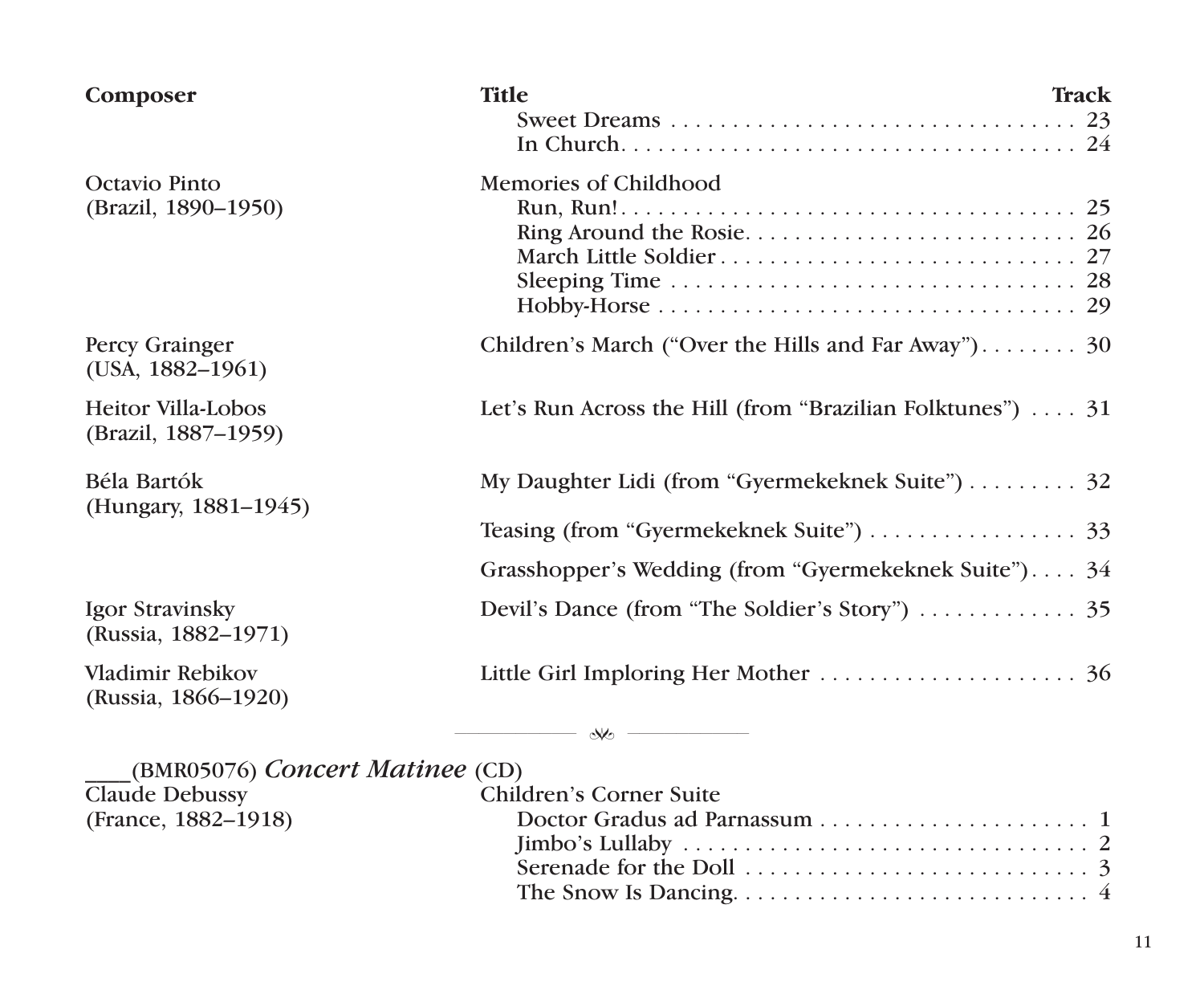| Composer                                   | <b>Title</b>               | Track |
|--------------------------------------------|----------------------------|-------|
| Arcangelo Corelli<br>$(Italy, 1653-1713)$  | Suite for Strings          |       |
| Franz Josef Haydn<br>(Austria, 1732–1809)  |                            |       |
| Giuseppe Verdi<br>(Italy, 1813-1901)       |                            |       |
| <b>Edvard Grieg</b><br>(Norway, 1843-1907) |                            |       |
| Robert Schumann<br>(Germany, 1810–1856)    |                            |       |
|                                            | $\longrightarrow$ $\infty$ |       |
| (BMR05080) Fantasy in Music (CD)           |                            |       |
| Sergei Prokofiev                           | Cinderella Suite           |       |
| (Russia, 1891-1953)                        |                            |       |
|                                            |                            |       |
|                                            |                            |       |
|                                            |                            |       |
|                                            |                            |       |
|                                            |                            |       |
|                                            |                            |       |
|                                            |                            |       |
|                                            |                            |       |
|                                            |                            |       |
|                                            |                            |       |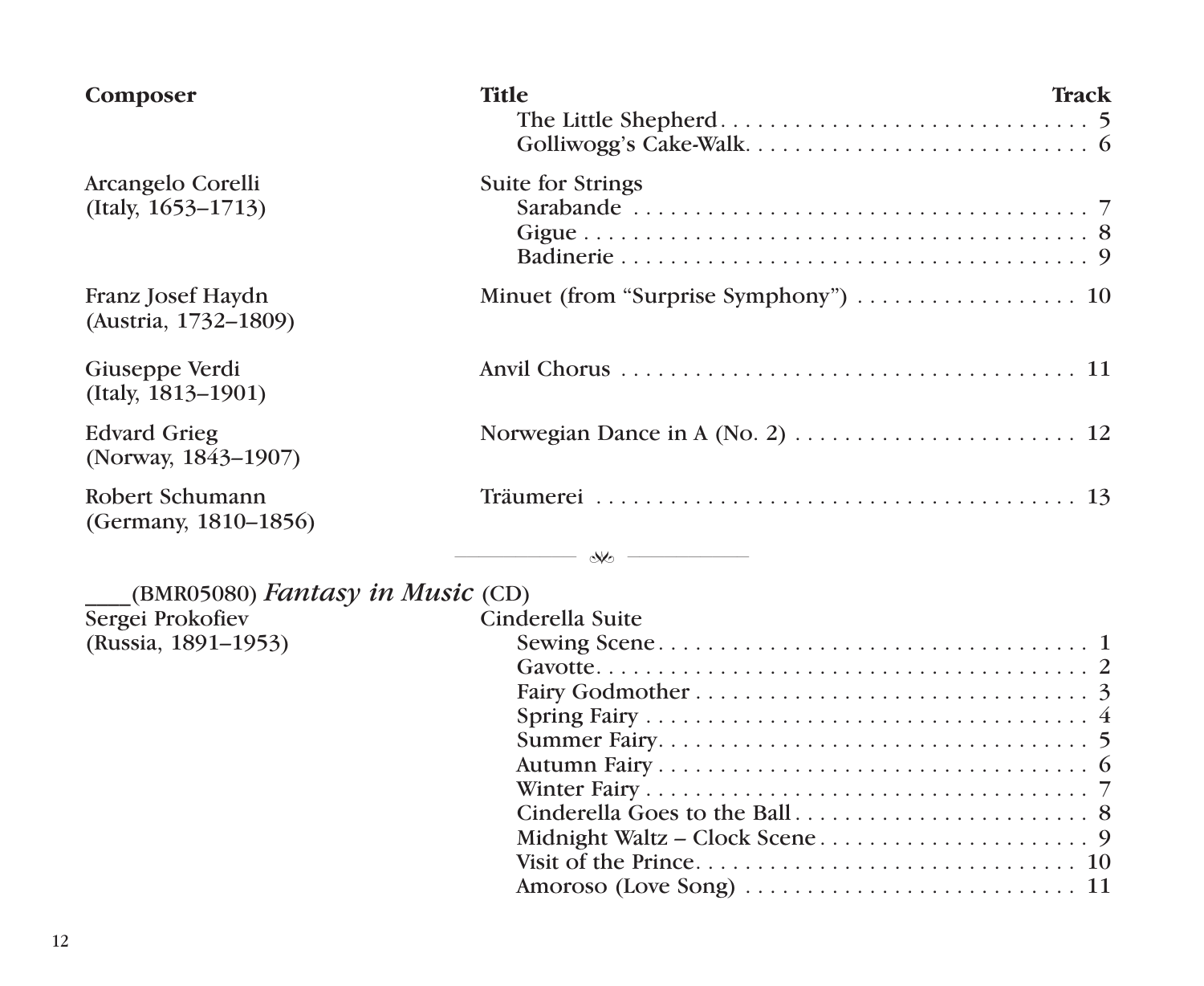| Composer<br><b>Eric Coates</b><br>(England, 1886–1957) | <b>Title</b><br>Track                 |
|--------------------------------------------------------|---------------------------------------|
| <b>Herbert Donaldson</b><br>$(USA, 1918 - )$           |                                       |
| Peter Ilyich Tchaikovsky<br>(Russia, 1840-1893)        |                                       |
|                                                        |                                       |
| (BMR05128) Fashions in Music (CD)                      |                                       |
| Peter Ilvich Tchaikovsky                               | Romeo and Juliet (Fantasy Overture) 1 |
| (Russia, 1840–1893)                                    | Theme 1<br>Theme 2                    |
|                                                        | Theme 3                               |
|                                                        |                                       |
| Johann Sebastian Bach<br>(Germany, 1685–1750)          | Theme 1                               |
|                                                        | Theme 2                               |
|                                                        | Theme 3                               |
| Maurice Ravel                                          |                                       |
| (France, 1875–1937)                                    | Daybreak                              |
|                                                        | Theme 2<br>Pantomime                  |
|                                                        | Theme 1                               |
|                                                        | Theme 2                               |
|                                                        | <b>General Dance</b>                  |
|                                                        | Theme 1<br>Theme 2                    |
|                                                        |                                       |
| Wolfgang Amadeus Mozart<br>(Austria, 1756-1791)        |                                       |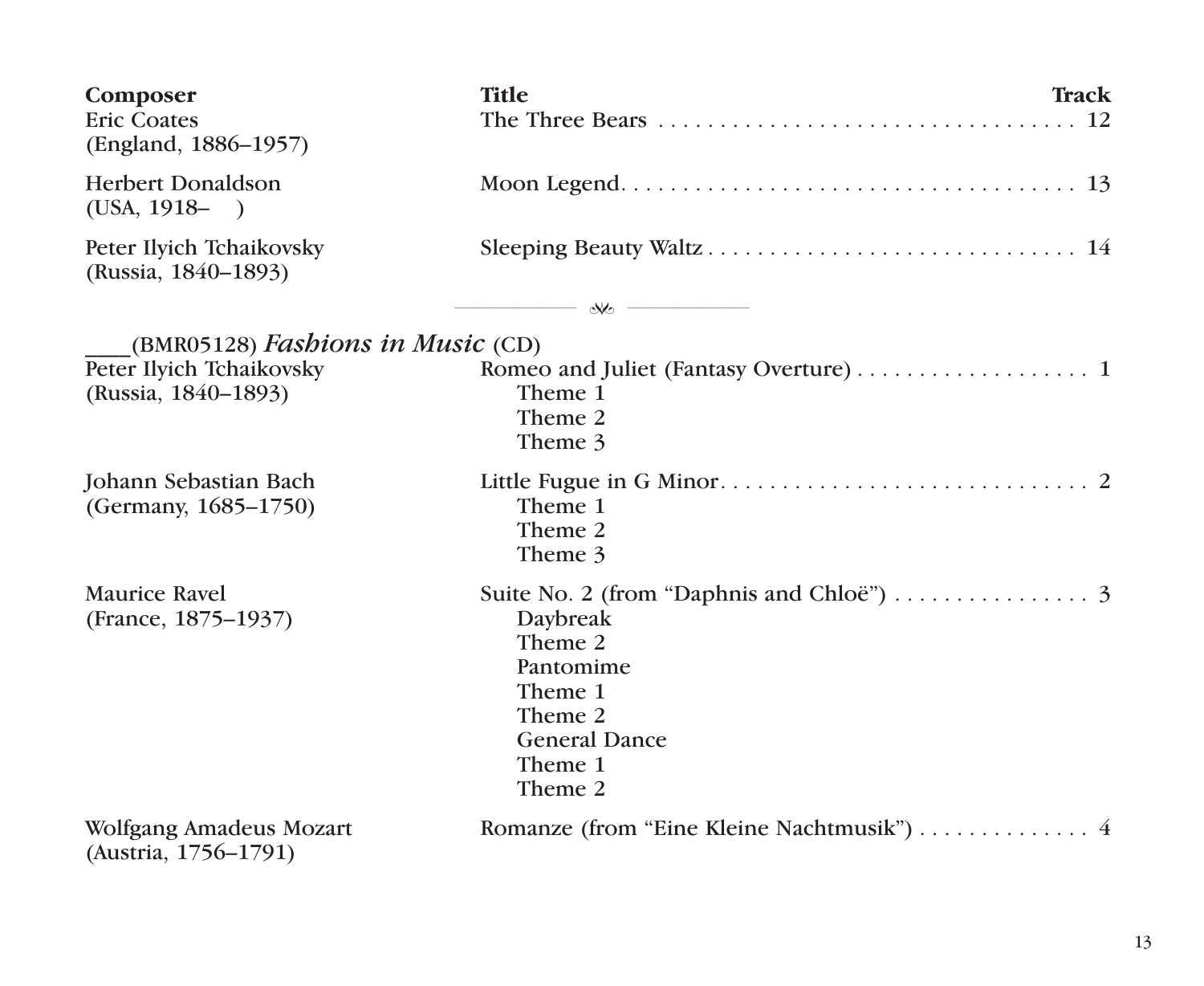| Composer<br>Arnold Schoenberg<br>(Austria, 1874–1951)                            | <b>Title</b><br><b>Track</b><br>Introduction<br>Theme 1           |
|----------------------------------------------------------------------------------|-------------------------------------------------------------------|
|                                                                                  | $\infty$ - $\sim$                                                 |
| (BMR05075) Masters of Music (CD)<br><b>Gustav Mahler</b><br>(Bohemia, 1860–1911) | First Section from Third Movement of Symphony No. 1 1             |
| <b>Edvard Grieg</b><br>(Norway, 1843–1907)                                       |                                                                   |
| Johannes Brahms<br>(Germany, 1833–1897)                                          |                                                                   |
| Giuseppe Verdi<br>(Italy, 1813-1901)                                             |                                                                   |
| Richard Wagner<br>(Germany, 1813-1883)                                           |                                                                   |
| Ludwig van Beethoven<br>(Germany, 1770-1827)                                     | Third Movement "Scherzo" from Symphony No. 7 6                    |
| Wolfgang Amadeus Mozart<br>(Austria, 1756-1791)                                  | Minuet (from "Symphony in G Minor") 7                             |
| Franz Josef Haydn<br>(Austria, 1732-1809)                                        | Theme and Variations (from "Surprise Symphony") $\ldots \ldots$ 8 |
| George Frideric Handel<br>(Germany, 1685–1759)                                   |                                                                   |
| Johann Sebastian Bach<br>(Germany, 1685-1750)                                    |                                                                   |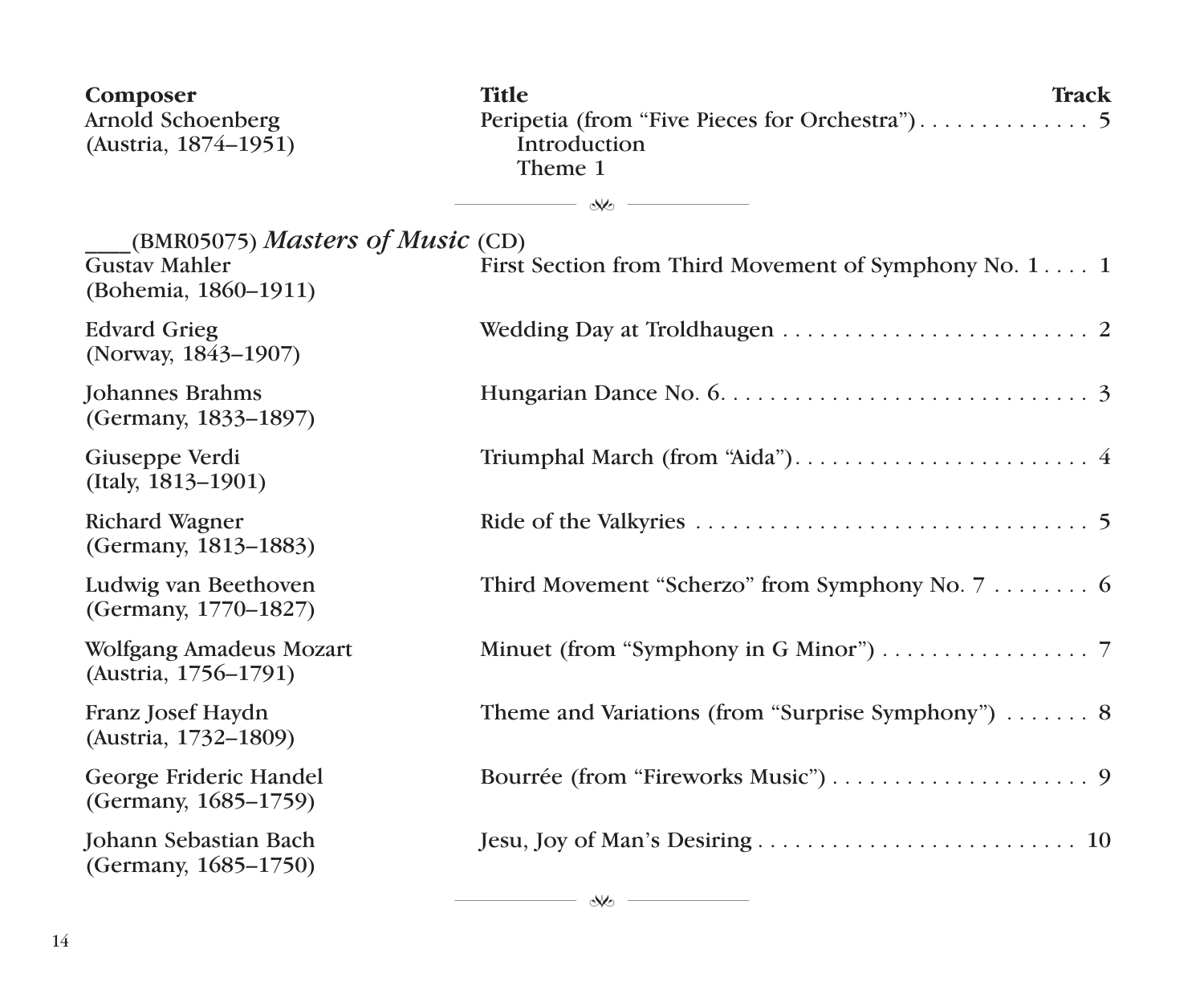| Composer<br>(BMR05085) Music of the Sea and Sky (CD) | <b>Title</b><br>Track                                                                                                                                          |  |
|------------------------------------------------------|----------------------------------------------------------------------------------------------------------------------------------------------------------------|--|
| Claude Debussy<br>(France, 1862–1918)                |                                                                                                                                                                |  |
|                                                      |                                                                                                                                                                |  |
| <b>Gustav Holst</b><br>(England, 1874–1934)          |                                                                                                                                                                |  |
| Virgil Thomson<br>$(USA, 1896-1989)$                 |                                                                                                                                                                |  |
| Richard Wagner<br>(Germany, 1813–1883)               | Overture to "The Flying Dutchman"<br>Theme 1<br>Theme 2<br>Theme 3                                                                                             |  |
| Claude Debussy<br>(France, 1862–1918)                | Dialogue of the Wind and Sea ("The Sea") (La Mer) $\dots \dots$ 6<br>Introduction<br>Theme 1<br>Example of Whole Tone Scale<br>$\longrightarrow$ $\mathcal{R}$ |  |
| (BMR05078) <i>Music</i> , U.S.A. (CD)                |                                                                                                                                                                |  |
| Aaron Copland<br>$(USA, 1900-1990)$                  | Simple Gifts (from "Appalachian Spring")  1                                                                                                                    |  |
| Virgil Thomson<br>$(USA, 1896-1989)$                 |                                                                                                                                                                |  |
|                                                      | Blues (from "Plow That Broke the Plains") $\ldots \ldots \ldots$ 3                                                                                             |  |
|                                                      |                                                                                                                                                                |  |
| Robert McBride<br>$(USA, 1911 - )$                   |                                                                                                                                                                |  |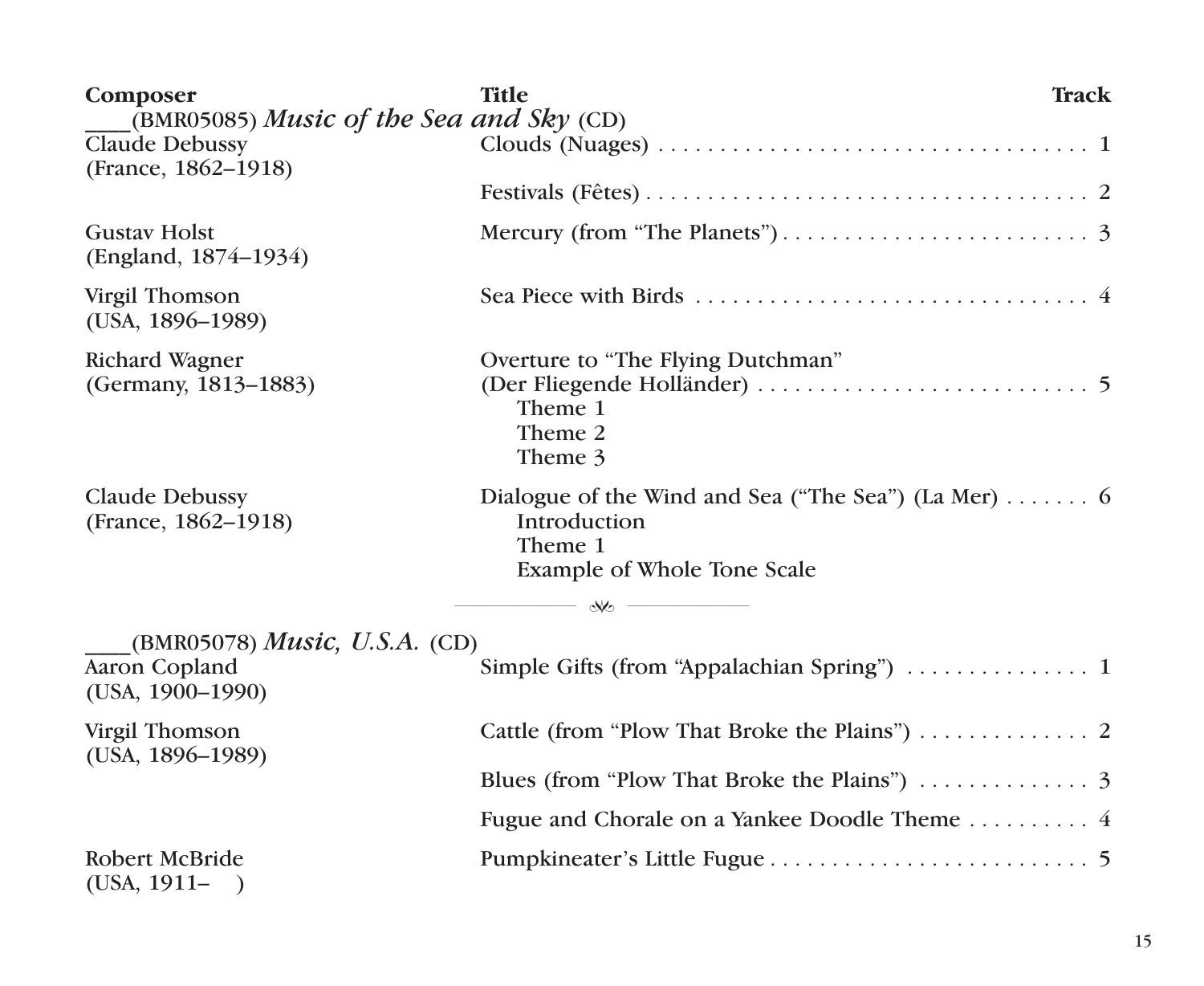| Composer<br>Morton Gould<br>$(USA, 1913 - )$                                     | <b>Title</b><br>Track                                                                                   |  |
|----------------------------------------------------------------------------------|---------------------------------------------------------------------------------------------------------|--|
| Lucien Cailliet<br>(France, 1891-1984)                                           |                                                                                                         |  |
| <b>Charles</b> Ives<br>(USA, 1874–1954)                                          |                                                                                                         |  |
|                                                                                  | $-$ No $ -$                                                                                             |  |
| (BMR05093) Musical Kaleidoscope (CD)<br>Alexander Borodin<br>(Russia, 1833-1887) | Theme 1<br>Theme 2                                                                                      |  |
| Mikhail Ippolitov-Ivanov<br>(Russia, 1859–1935)                                  | In the Village (from "Caucasian Sketches") $\ldots \ldots \ldots$ 2<br>Theme 1<br>Theme 2               |  |
| Alexander Borodin<br>(Russia, 1833–1887)                                         | Excerpts, Polovetsian Dances (from "Prince Igor") $\dots \dots$ 3<br>Introduction<br>Theme 1<br>Theme 2 |  |
| Reinhold Glière<br>(Russia, 1875–1956)                                           |                                                                                                         |  |
| Georges Bizet<br>(France, 1838-1875)                                             | Theme 1<br>Theme 2                                                                                      |  |
|                                                                                  | Theme 1<br>Theme 1 and 2                                                                                |  |
|                                                                                  | Theme 1<br>Theme 1 and 2                                                                                |  |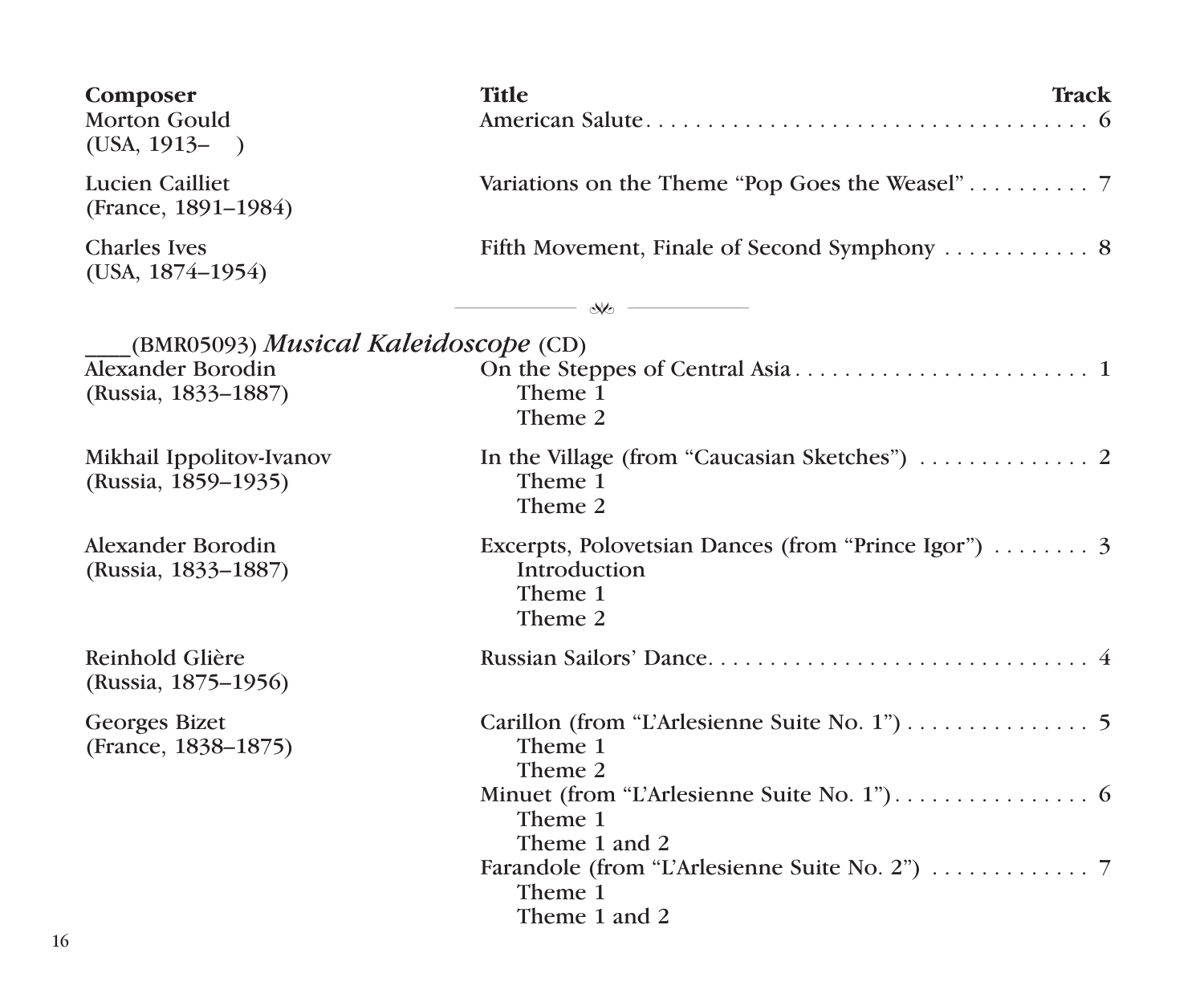| Composer                                            | <b>Title</b><br>Track<br>Theme 1<br>Theme 2<br>Theme 3                                                                                                                                                                                                                                                                                            |
|-----------------------------------------------------|---------------------------------------------------------------------------------------------------------------------------------------------------------------------------------------------------------------------------------------------------------------------------------------------------------------------------------------------------|
| <b>Hector Berlioz</b><br>(France, 1803–1869)        | March to the Scaffold (from "Symphonie Fantastique") 9<br>Introduction<br>Theme 1<br>$\infty-$                                                                                                                                                                                                                                                    |
| (BMR05097) <i>Musical Pictures: Mussorgsky</i> (CD) |                                                                                                                                                                                                                                                                                                                                                   |
| <b>Modest Mussorgsky</b><br>(Russia, 1839-1881)     | Pictures at an Exhibition<br>Promenade – Theme $\ldots, \ldots, \ldots, \ldots, \ldots, \ldots, 1$<br>Promenade – Ballet of Chicks in Their Shells $\dots \dots$ 6<br>Goldenberg and Schmuyle $\ldots \ldots \ldots \ldots \ldots \ldots \ldots$<br>The Market Place at Limoges - Catacombs  8<br>The Hut of Baba Yaga - The Great Gate of Kiev 9 |
|                                                     | Theme 1<br>Theme 2<br>Theme 3<br>$\longrightarrow$ $\infty$                                                                                                                                                                                                                                                                                       |
| $(BMR05079)$ <i>Oriental Scenes</i> $(CD)$          |                                                                                                                                                                                                                                                                                                                                                   |
| <b>Herbert Donaldson</b><br>$(USA, 1918 - )$        | The Emperor's Nightingale                                                                                                                                                                                                                                                                                                                         |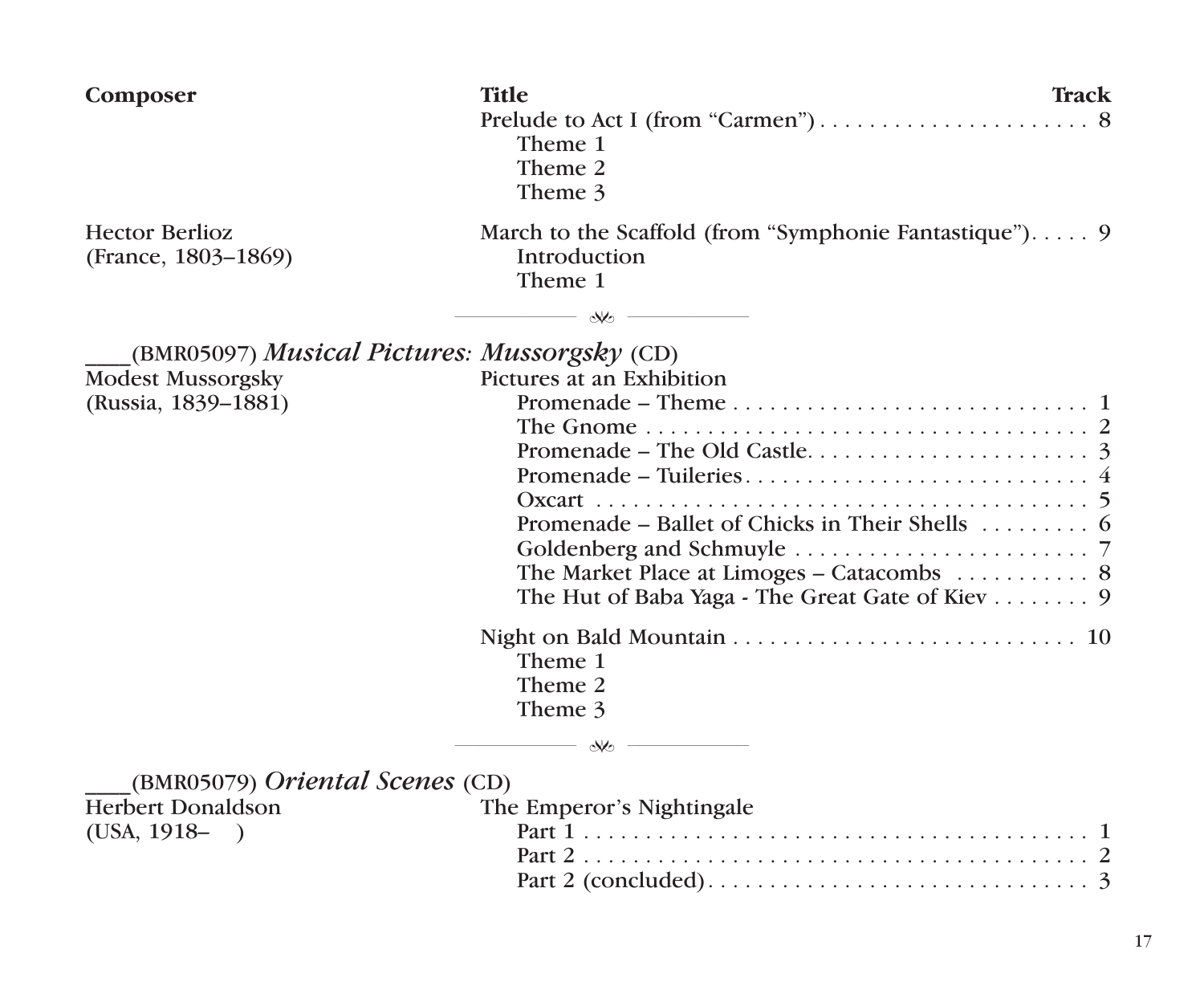| Composer<br>Kiyoshige Koyama<br>(Japan, $1914 -$ ) | Title<br>Track                                                                                                                       |  |
|----------------------------------------------------|--------------------------------------------------------------------------------------------------------------------------------------|--|
| Japanese Folk Song                                 |                                                                                                                                      |  |
|                                                    | $\longrightarrow$ $\infty$                                                                                                           |  |
| $(BMR05095)$ Petrouchka: Stravinsky $(CD)$         |                                                                                                                                      |  |
| Igor Stravinsky                                    |                                                                                                                                      |  |
| (Russia, 1882–1971)                                | Theme 1<br>Theme 2<br>Theme 3<br>Scene 2<br>Theme 4<br>Scene $3 -$ Theme $5$<br>Theme 6<br>Theme 7<br>Theme 8<br>Death of Petrouchka |  |
|                                                    | $\infty$ - $\sim$                                                                                                                    |  |
| (BMR05092) Scheherazade: Rimsky-Korsakov (CD)      |                                                                                                                                      |  |
| Nicolai Rimsky-Korsakov<br>(Russia, 1844–1908)     | Theme 1<br>Theme 2<br>Theme 3<br>Theme 4                                                                                             |  |
|                                                    | Introduction: Scheherazade's Theme<br>Theme 1<br>Theme 2                                                                             |  |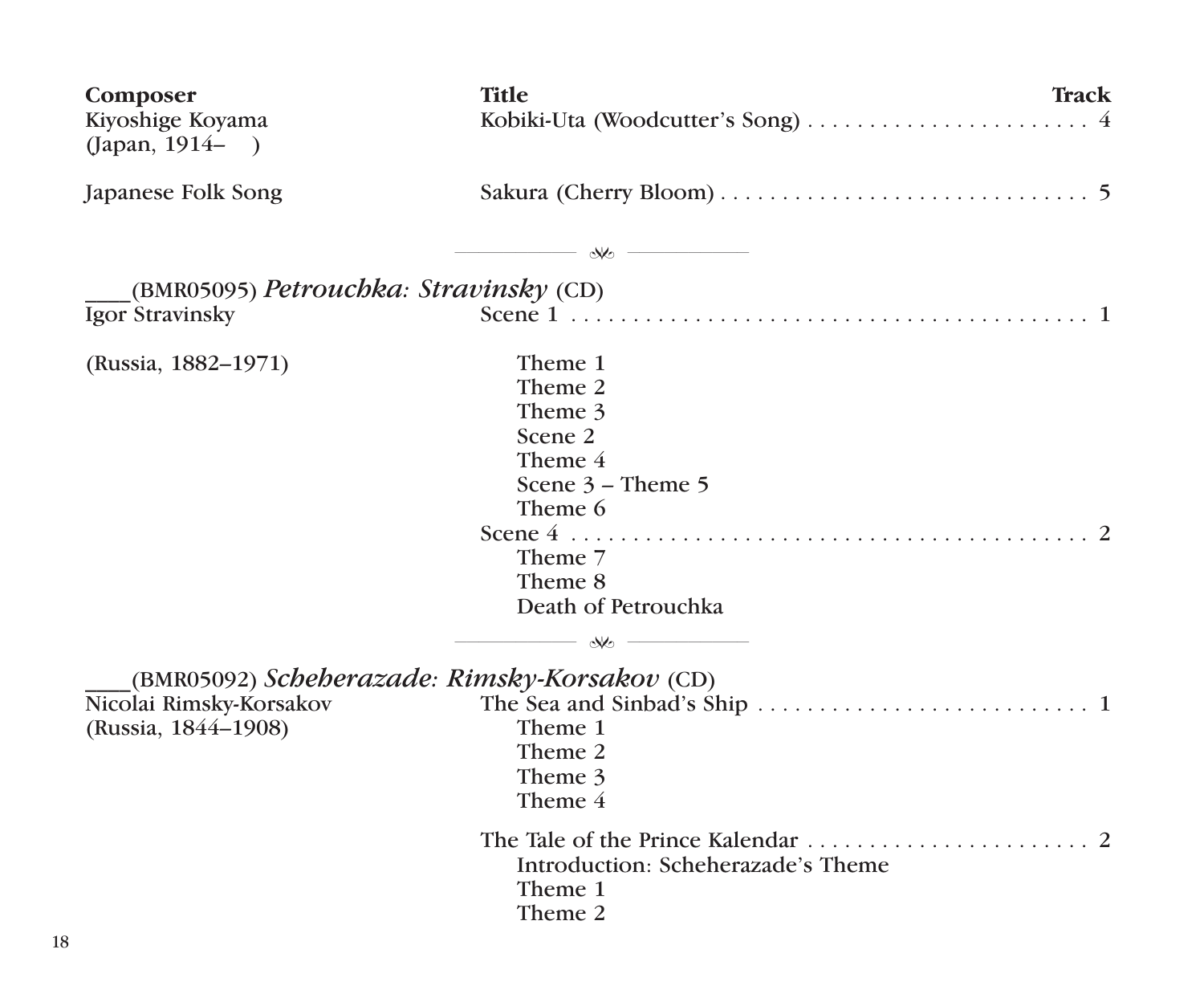| Composer                                                                           | <b>Title</b><br>Track<br>Theme 1<br>Theme 2                                                                                                       |  |
|------------------------------------------------------------------------------------|---------------------------------------------------------------------------------------------------------------------------------------------------|--|
|                                                                                    | Festival at Baghdad: The Sea: The Ship Goes to Pieces<br>Introduction: Dialogue Between<br>the Sultan and Scheherazade<br>Theme 1                 |  |
| Bowmar Orchestral Library, Series 3                                                | $\longrightarrow$ we $\longrightarrow$                                                                                                            |  |
| (BMR05113) Boxed Set (CD Format)                                                   |                                                                                                                                                   |  |
| $(BMR05099)$ <i>Concertos</i> $(CD)$<br><b>Edvard Grieg</b><br>(Norway, 1843-1907) | Introduction<br><b>Exposition Theme 1</b><br><b>Exposition Theme 2</b><br><b>Exposition Theme 3</b><br>Development<br>Recapitulation              |  |
| Johannes Brahms<br>(Germany, 1833-1897)                                            | <b>Exposition Theme 1</b><br><b>Exposition Theme 2</b><br><b>Exposition Theme 3</b><br><b>Exposition Theme 4</b><br>Development<br>Recapitulation |  |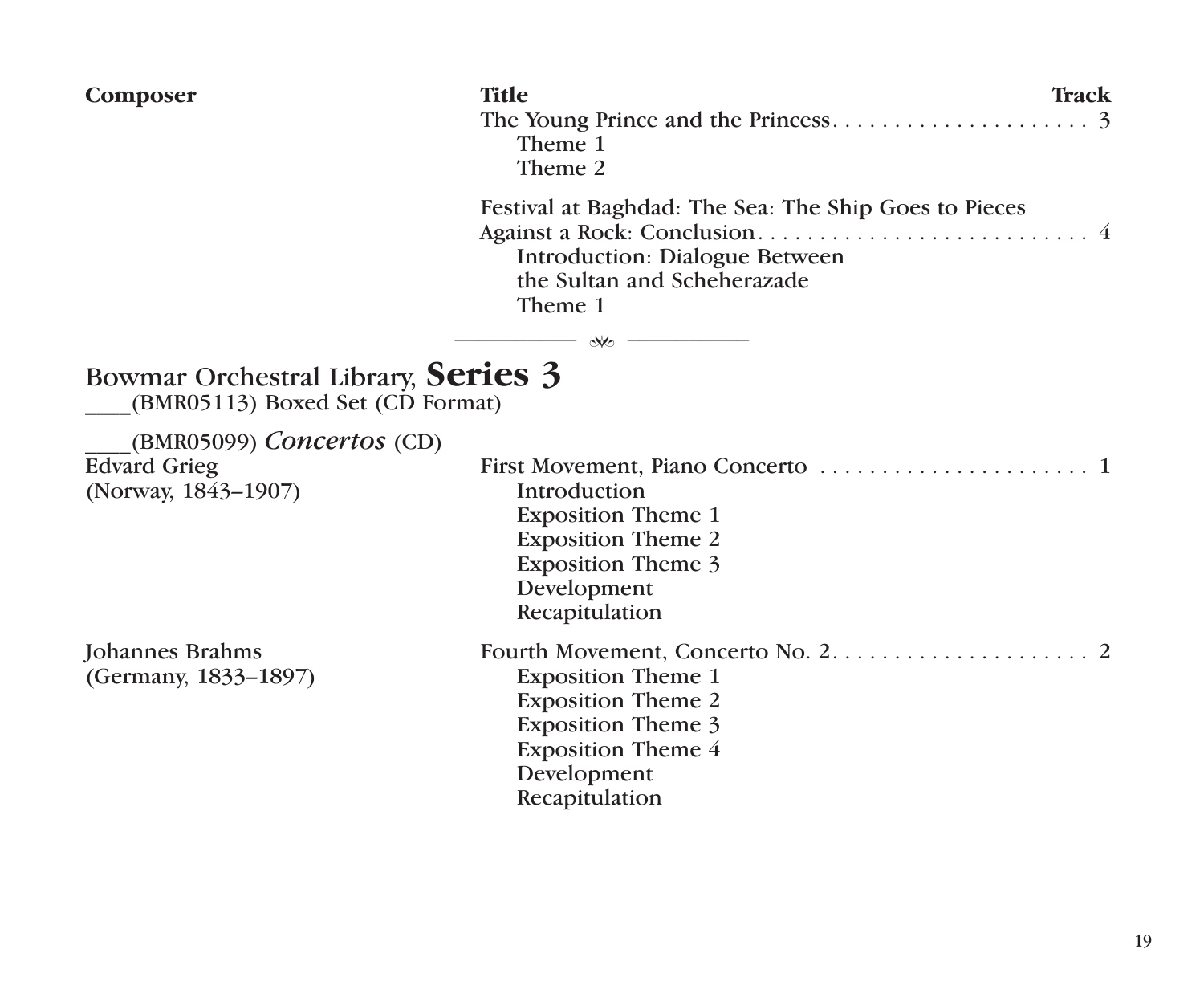| Composer<br>Felix Mendelssohn<br>(Germany, 1809–1847) | Title<br>Track<br>Third Movement, Violin Concerto $\dots \dots \dots \dots \dots \dots$<br>Introduction<br>Theme 1<br>Theme 2<br>Theme 3                                                        |
|-------------------------------------------------------|-------------------------------------------------------------------------------------------------------------------------------------------------------------------------------------------------|
| Mario Castelnuovo-Tedesco<br>(Italy, 1895–1968)       | Theme 1<br>Theme 2                                                                                                                                                                              |
| Antonio Vivaldi<br>(Italy, $1675 - 1741$ )            |                                                                                                                                                                                                 |
|                                                       | $\infty$ - $\sim$                                                                                                                                                                               |
| (BMR05098) <i>Ensembles, Large and Small</i> (CD)     |                                                                                                                                                                                                 |
| Benjamin Britten<br>(England, 1913–1976)              | Theme 1 (Purcell theme)<br><b>Woodwind Variations</b><br><b>String Variations</b><br><b>Brass Variations</b><br><b>Percussion Variations</b><br>Theme 2 (fugue)<br>Theme 1 and Theme 2 Combined |
| Giovanni Gabrieli<br>(Itally, 1557–1612)              | Canzona in C Major for Brass Ensemble and Organ $\dots \dots 2$                                                                                                                                 |
| Johann Sebastian Bach<br>(Germany, 1685–1750)         |                                                                                                                                                                                                 |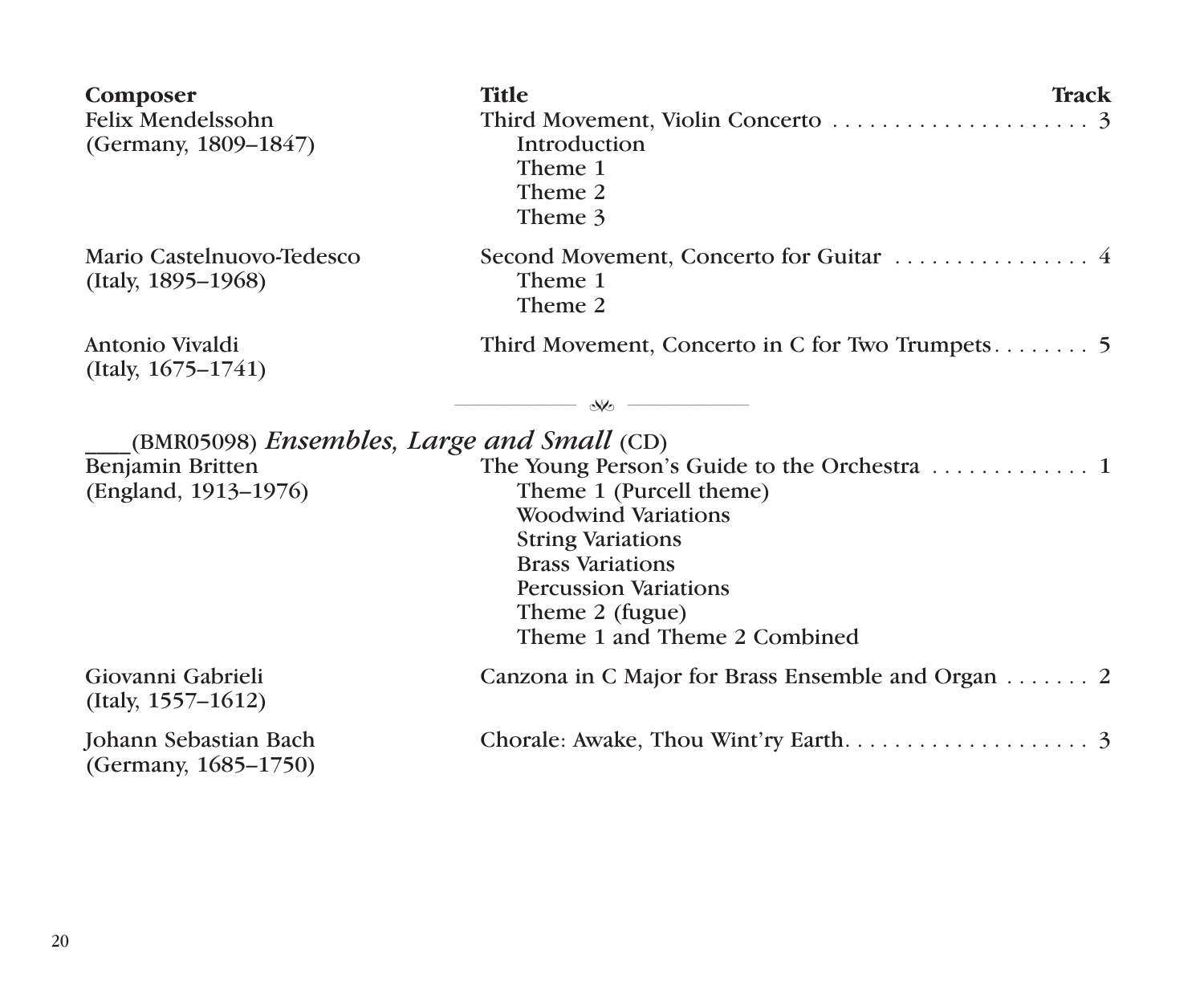| Composer<br>Franz Schubert<br>(Austria, 1797-1828)                                       | <b>Title</b><br>Track<br>Theme<br>Variation 1<br>Variation 2<br>Variation 3<br>Variation 4<br>Variation 5<br>Variation 6                           |
|------------------------------------------------------------------------------------------|----------------------------------------------------------------------------------------------------------------------------------------------------|
| William Kraft<br>$(USA, 1923 - )$                                                        | Theme 1<br>Variation 1<br>Variation 2 & Theme 2<br>Variation 3<br>Variation 4<br>Finale                                                            |
| Wolfgang Amadeus Mozart<br>(Germany, 1756-1791)                                          | Theme and Variations from Serenade<br>Theme<br>Variation 1<br>Variation 2<br>Variation 3<br>No.                                                    |
| (BMR05084) Music of the Dance: Stravinsky (CD)<br>Igor Stravinsky<br>(Russia, 1882–1971) | <b>Firebird Suite</b><br>Dance of the Firebird<br>Dance of the Princesses<br>Infernal Dance of Koschai<br>Finale: Escape of the Koschai's Captives |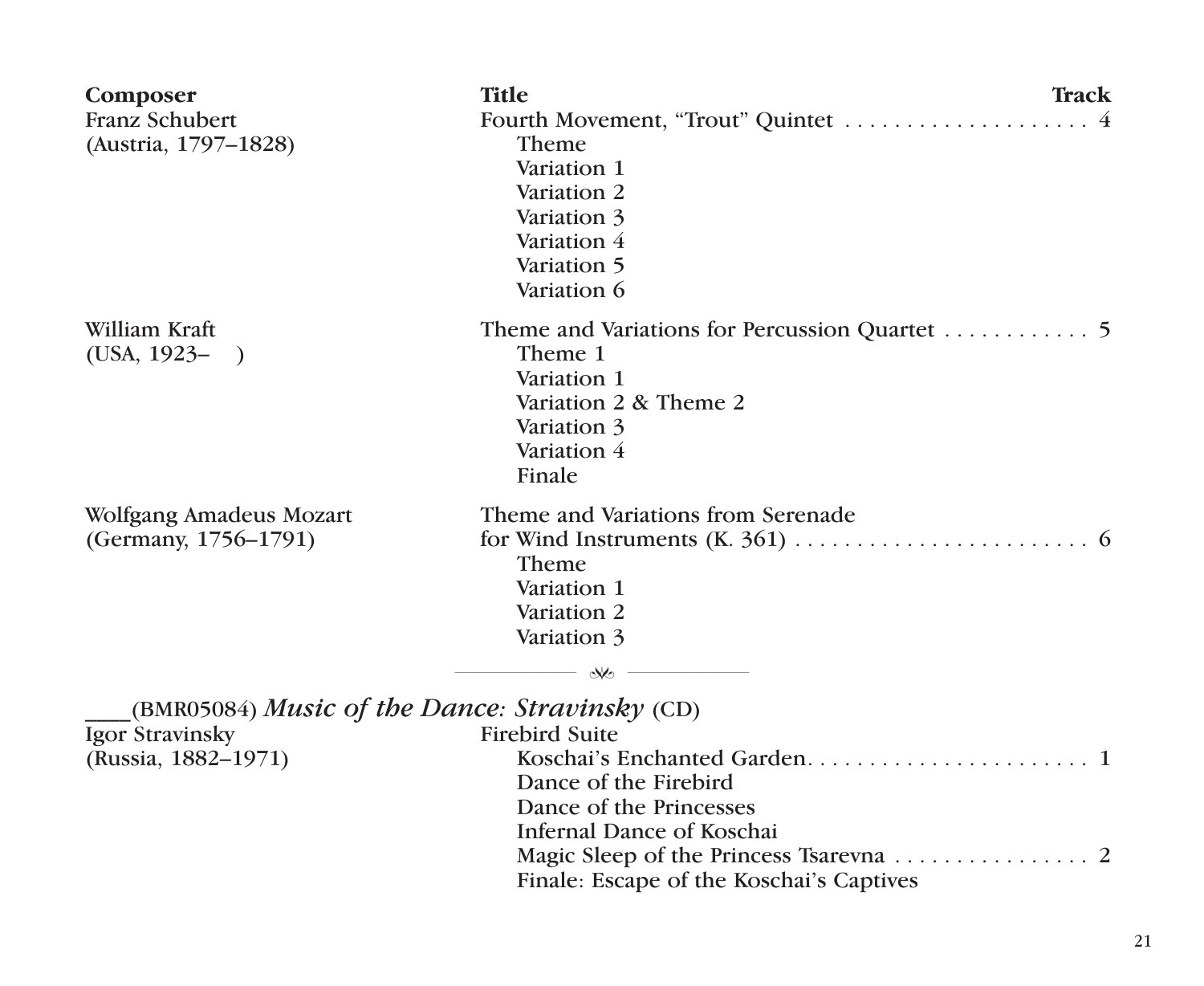| Composer                                      | <b>Title</b><br>Track<br>Palace of the Chinese Emperor (from "The Nightingale") 5<br>Tango, Waltz and Ragtime (from "The Soldier's Tale") $\dots$ 6<br>$\mathcal{R}$ |
|-----------------------------------------------|----------------------------------------------------------------------------------------------------------------------------------------------------------------------|
|                                               |                                                                                                                                                                      |
| (BMR05094) Music of the Drama: Wagner (CD)    |                                                                                                                                                                      |
| Richard Wagner                                |                                                                                                                                                                      |
| (Germany, 1813-1883)                          | Siegfried's Rhine Journey, from "Götterdämmerung"                                                                                                                    |
|                                               | (The Twilight of the Gods) $\ldots \ldots \ldots \ldots \ldots \ldots$                                                                                               |
|                                               | Prelude to "Die Meistersinger von Nürnberg"                                                                                                                          |
|                                               |                                                                                                                                                                      |
|                                               | Dance of the Apprentices and Entrance of the Mastersingers . 5                                                                                                       |
|                                               | Love Death (Tristan and Isolde) $\dots \dots \dots \dots \dots \dots \dots$                                                                                          |
|                                               | $\mathsf{w}$                                                                                                                                                         |
| (BMR05100) Musical Impressions: Respighi (CD) |                                                                                                                                                                      |
| Ottorino Respighi                             | Pines of Rome                                                                                                                                                        |
| (Italy, 1897-1936)                            |                                                                                                                                                                      |
|                                               | Pines Near a Catacomb                                                                                                                                                |
|                                               | Theme 1                                                                                                                                                              |
|                                               | Theme 2                                                                                                                                                              |
|                                               | Theme 3                                                                                                                                                              |
|                                               | Pines of the Janiculum                                                                                                                                               |
|                                               | Theme 1                                                                                                                                                              |
|                                               | Theme 2                                                                                                                                                              |
|                                               | Pines of the Appian Way                                                                                                                                              |
|                                               | <b>Fountains of Rome</b>                                                                                                                                             |
|                                               |                                                                                                                                                                      |
|                                               | Theme 1                                                                                                                                                              |
|                                               | Theme 2                                                                                                                                                              |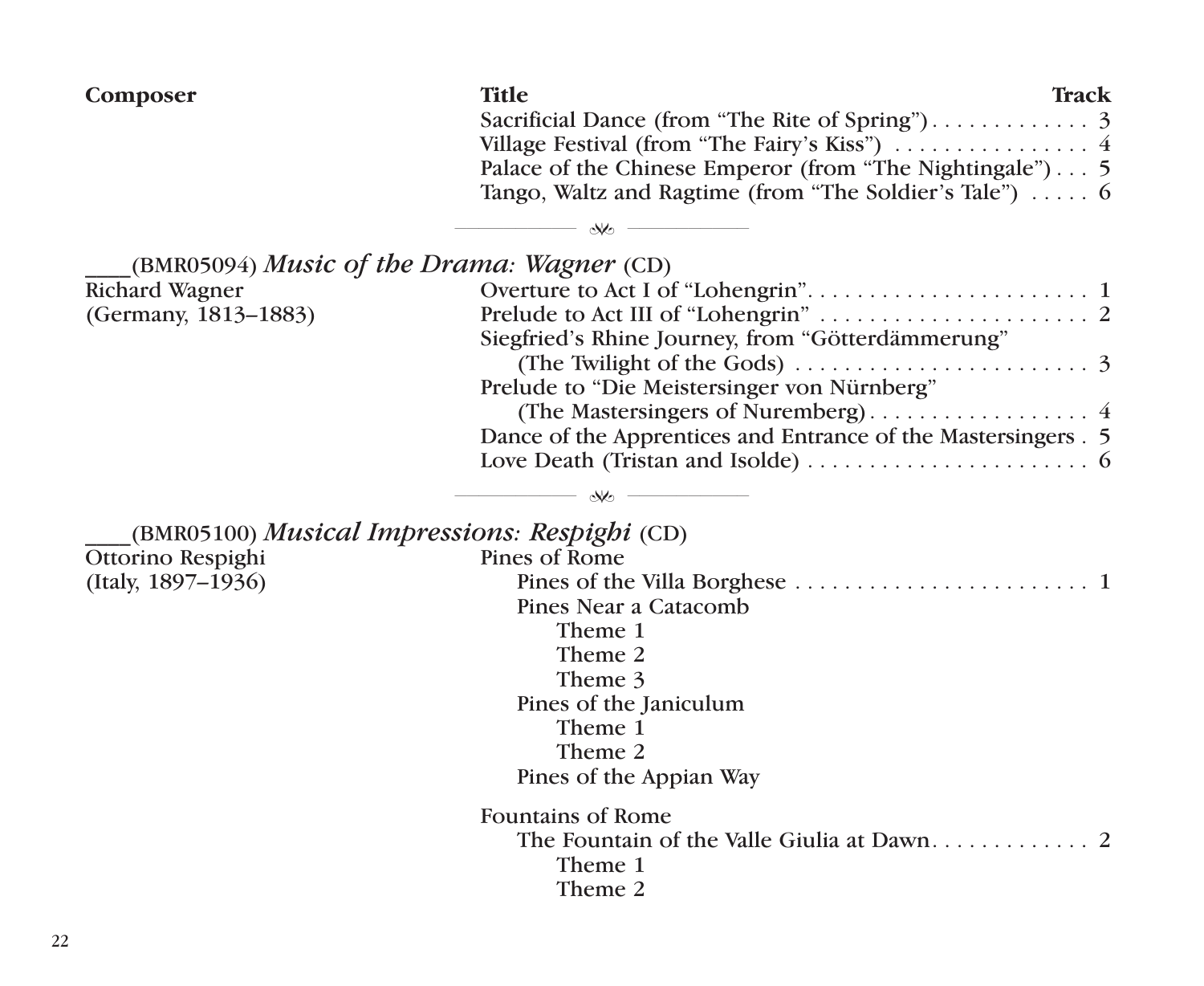| Composer                                                                         | <b>Title</b><br>The Triton Fountain at Morning<br>Introduction<br>Theme 1<br>The Trevi Fountain at Midday<br>The Villa Medici Fountain at Sunset<br>Theme 1 | Track |
|----------------------------------------------------------------------------------|-------------------------------------------------------------------------------------------------------------------------------------------------------------|-------|
|                                                                                  | Prelude ("The Birds") $\ldots \ldots \ldots \ldots \ldots \ldots \ldots \ldots \ldots$<br>$\longrightarrow$ we construct the set of $\sim$                  |       |
| $(BMR05091)$ <i>Overtures</i> (CD)<br>Johann Strauss Jr.<br>(Austria, 1825-1899) |                                                                                                                                                             |       |
| Johannes Brahms<br>(Germany, 1833-1897)                                          | Introduction<br>Theme 1<br>Theme 2<br>Theme 3<br>Theme 4                                                                                                    |       |
| Wolfgang Amadeus Mozart<br>(Austria, 1756-1791)                                  |                                                                                                                                                             |       |
| <b>Hector Berlioz</b><br>(France, 1803-1869)                                     | Introduction<br>Theme 1<br>Theme 2<br>Theme 3                                                                                                               |       |
| Gioacchino Rossini<br>(Italy, 1792–1868)                                         | Dawn<br>Storm<br>Calm<br>Finale                                                                                                                             |       |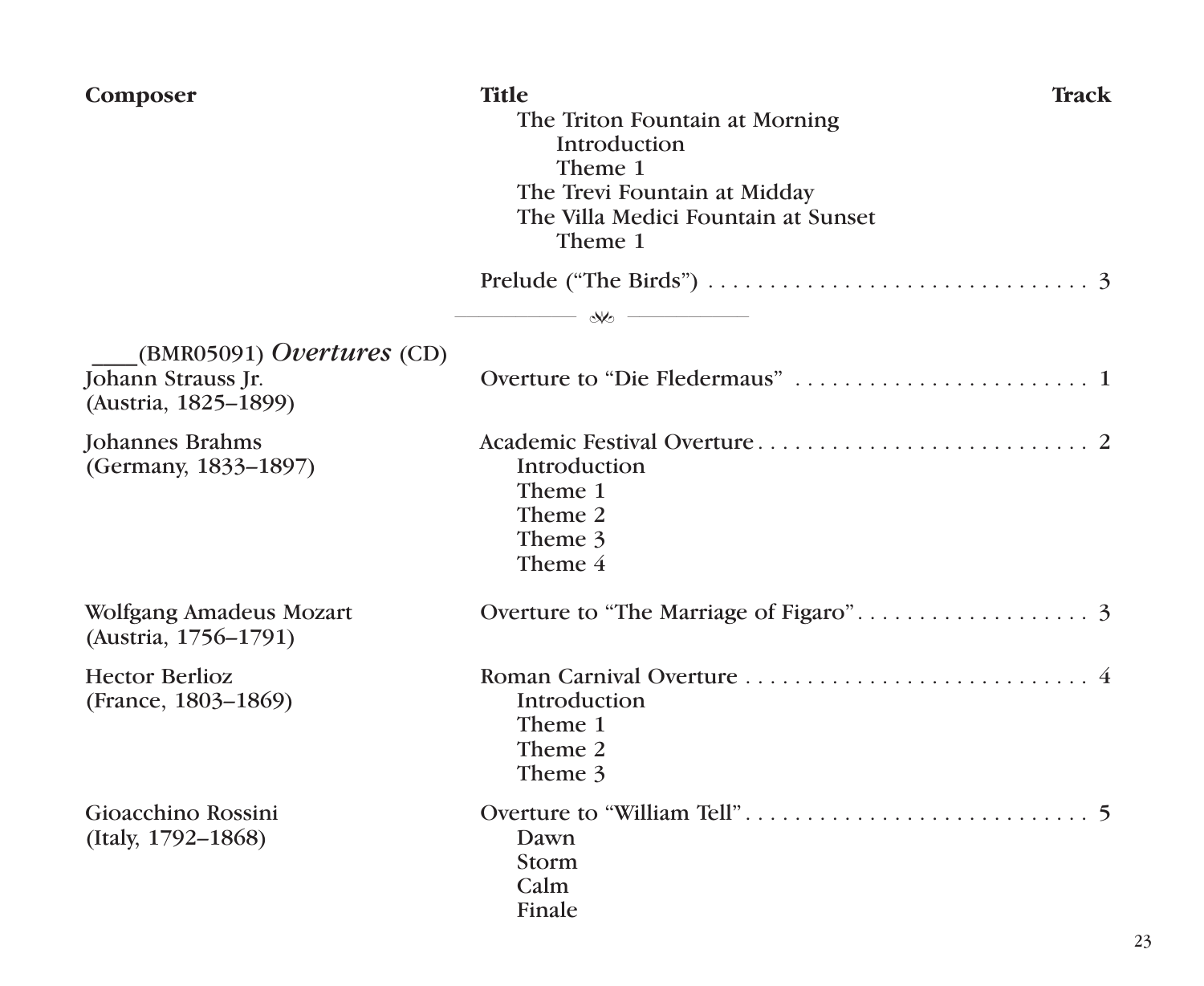| Composer<br>$(BMR05096)$ Rogues in Music $(CD)$ | <b>Title</b><br>Track                             |  |
|-------------------------------------------------|---------------------------------------------------|--|
| <b>Richard Strauss</b>                          |                                                   |  |
| (Germany, 1864–1949)                            | Theme 1 "Once Upon a Time"                        |  |
|                                                 | Theme 2 Till Is Introduced                        |  |
|                                                 | Theme 3 Till's Roguish Theme                      |  |
|                                                 | Till Upsets the Market Place                      |  |
|                                                 | Till Puts on a Monk's Robe                        |  |
|                                                 | Till Falls in Love                                |  |
|                                                 | Till Argues with Professors                       |  |
|                                                 | Till Continues His Pranks, Is Chased and Captured |  |
|                                                 | Till's Trial                                      |  |
|                                                 | Till's Hanging                                    |  |
|                                                 | Return of Theme 1 "Once Upon a Time"              |  |
| Sergei Prokofiev                                | Selections from Lieutenant Kije Suite             |  |
| (Russia, 1891–1953)                             |                                                   |  |
|                                                 |                                                   |  |
| Zoltan Kodaly                                   | Selections from Hary Janos Suite                  |  |
| (Hungary, 1882–1967)                            |                                                   |  |
|                                                 |                                                   |  |
|                                                 |                                                   |  |
|                                                 |                                                   |  |
|                                                 | $\aleph$                                          |  |
| (BMR05086) Symphonic Movements No. 1 (CD)       |                                                   |  |
| Peter Ilyich Tchaikovsky                        | Third Movement (Scherzo), Symphony No. 4 1        |  |
| (Russia, 1840–1893)                             | Theme 1                                           |  |
|                                                 | Theme 2                                           |  |

Theme 3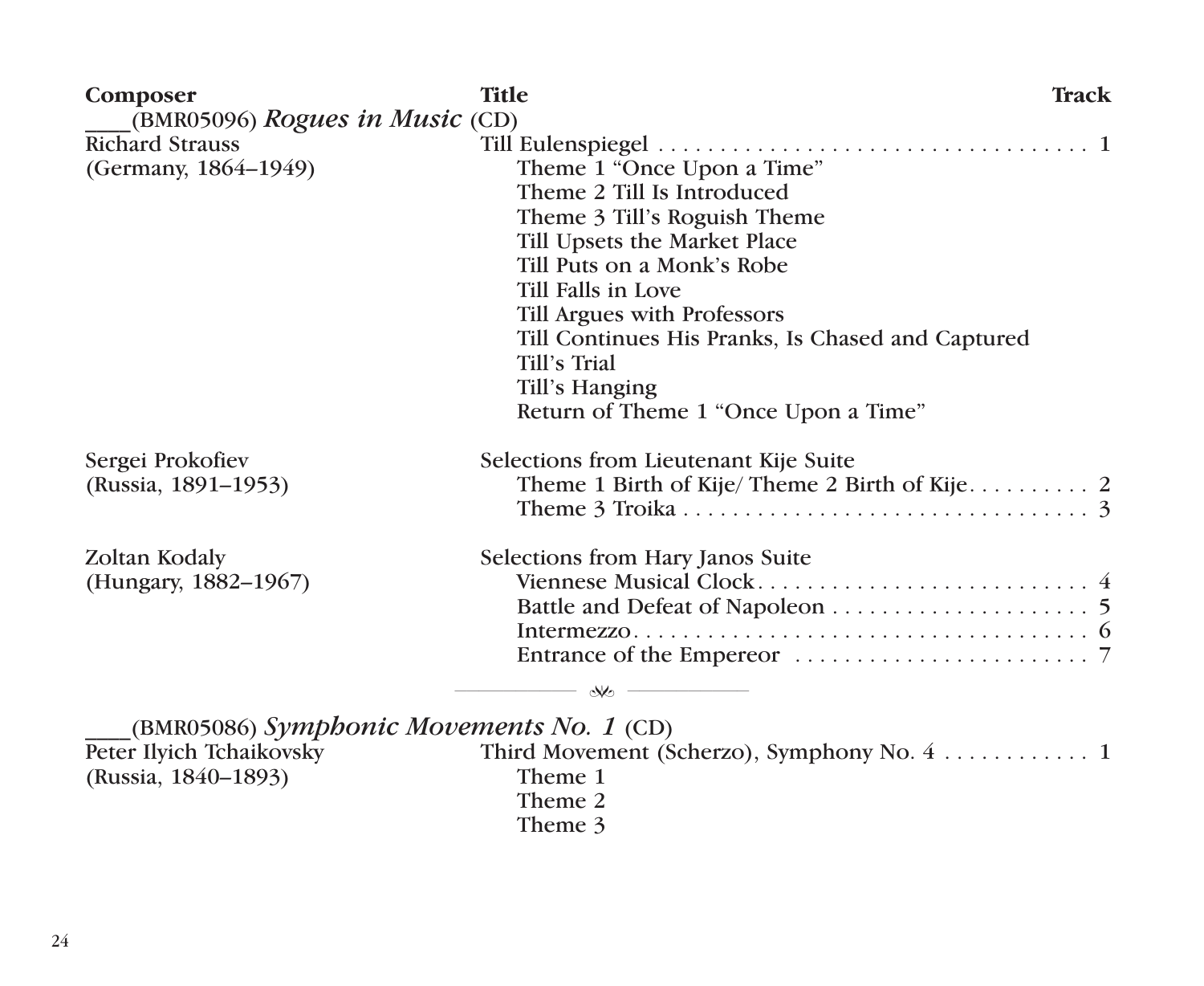| Composer<br>Ludwig van Beethoven<br>(Germany, 1770-1827)                                   | <b>Title</b><br>Exposition<br>Development<br>Recapitulation | <b>Track</b> |
|--------------------------------------------------------------------------------------------|-------------------------------------------------------------|--------------|
| Wolfgang Amadeus Mozart<br>(Austria, 1756–1791)                                            | Exposition<br>Development<br>Recapitulation                 |              |
| Robert Schumann<br>(Germany, 1810-1856)                                                    | A Section<br><b>B</b> Section<br>C Section                  |              |
| Johannes Brahms<br>(Germany, 1833-1897)                                                    | Theme 1<br>Theme 2<br>Theme 3                               |              |
| Camille Saint-Saëns<br>(France, 1835-1921)                                                 | Introduction<br>Theme 1<br>Theme 2<br>$\sim$                |              |
| (BMR05087) Symphonic Movements No. 2 (CD)<br>Antonín Dvořák<br>(Czechoslovakia, 1841–1904) |                                                             |              |
| Ludwig van Beethoven<br>(Germany, 1770-1827)                                               |                                                             |              |
| Benjamin Britten<br>(England, 1913–1976)                                                   |                                                             |              |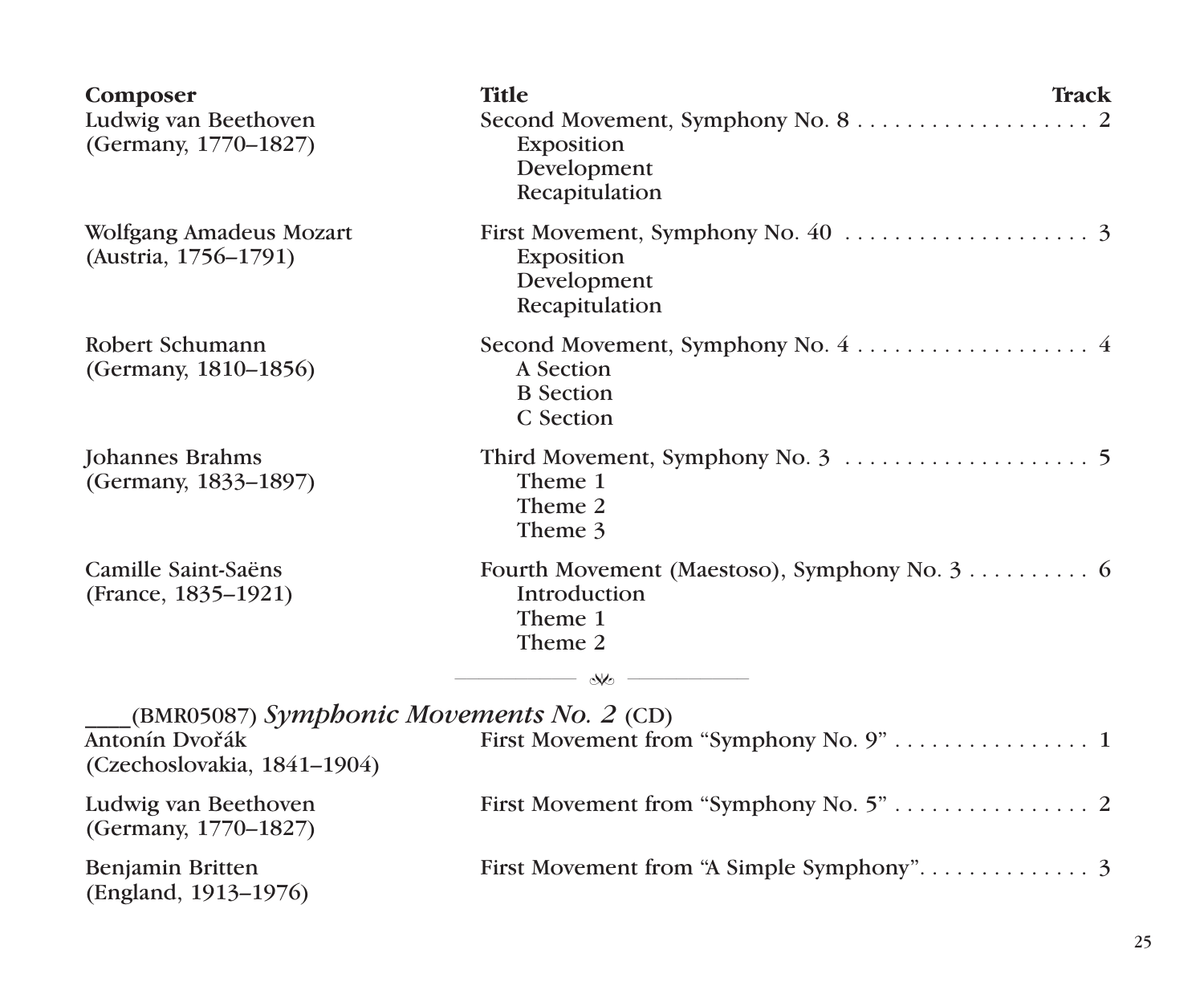| Composer<br><b>Howard Hanson</b><br>$(USA, 1896-1981)$ | <b>Title</b><br>Track<br>Second Movement from "Symphony No. 2"  4 |
|--------------------------------------------------------|-------------------------------------------------------------------|
| <b>Jean Sibelius</b><br>(Finland, 1865-1957)           |                                                                   |
|                                                        | $\sim$                                                            |
| (BMR05088) Symphonic Styles (CD)                       |                                                                   |
| Franz Joseph Haydn                                     | Symphony No. 99 (Imperial)                                        |
| (Austria, 1732-1809)                                   |                                                                   |
|                                                        | Introduction                                                      |
|                                                        | Exposition                                                        |
|                                                        | Development                                                       |
|                                                        | Recapitulation                                                    |
|                                                        |                                                                   |
|                                                        | Exposition                                                        |
|                                                        | Development                                                       |
|                                                        | Recapitulation                                                    |
|                                                        |                                                                   |
|                                                        | Minuet                                                            |
|                                                        | Trio                                                              |
|                                                        | Minuet da Capo                                                    |
|                                                        |                                                                   |
|                                                        | Exposition                                                        |
|                                                        | Development                                                       |
|                                                        | Recapitulation                                                    |
| Sergei Prokofiev                                       | <b>Classical Symphony</b>                                         |
| (Russia, 1891-1953)                                    |                                                                   |
|                                                        | Exposition                                                        |
|                                                        | Development                                                       |
|                                                        | Recapitulation                                                    |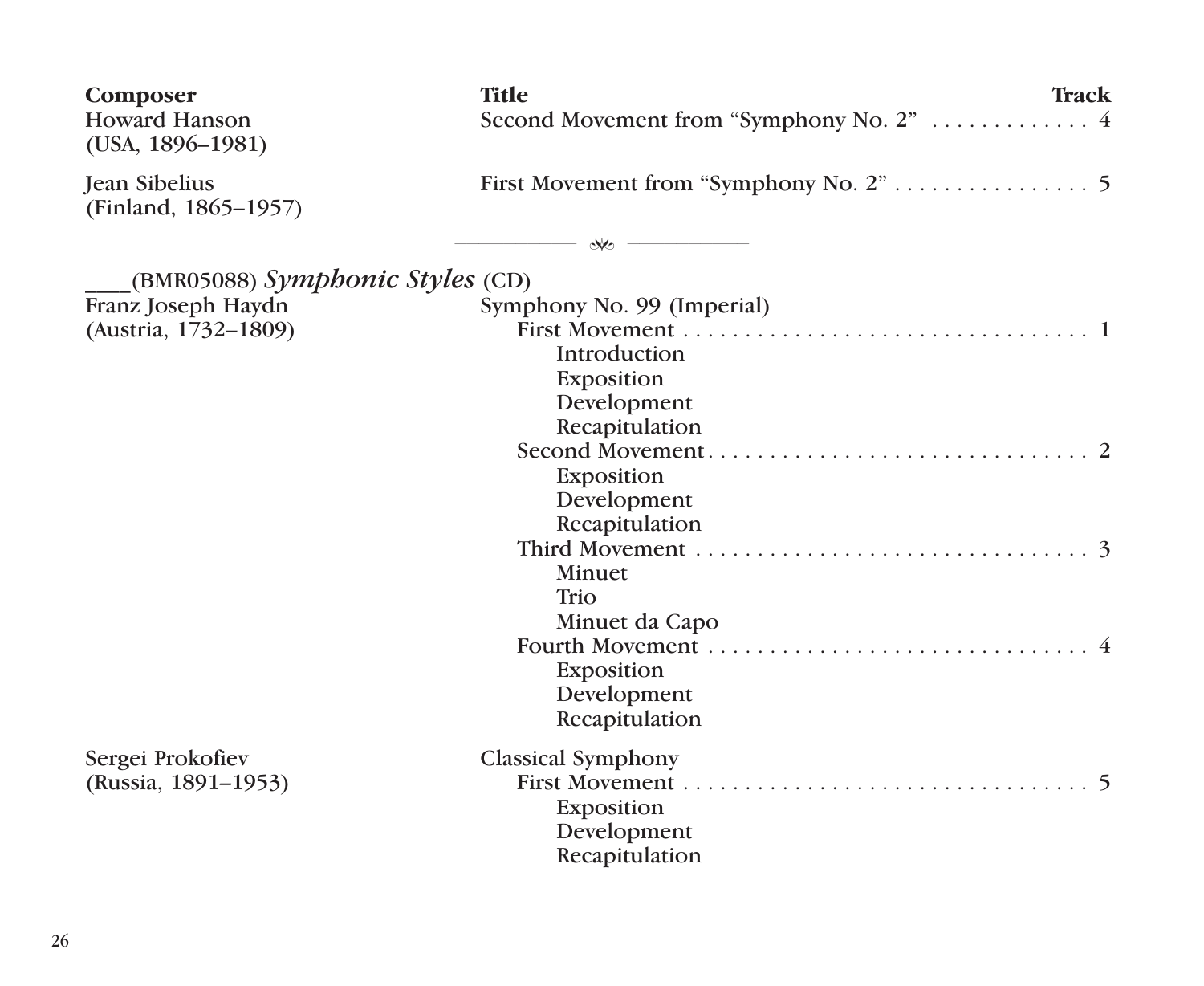| Composer                              | <b>Title</b>                                    | Track |
|---------------------------------------|-------------------------------------------------|-------|
|                                       |                                                 |       |
|                                       | A Section                                       |       |
|                                       | <b>B</b> Section                                |       |
|                                       | C Section                                       |       |
|                                       |                                                 |       |
|                                       | A Section                                       |       |
|                                       | <b>B</b> Section                                |       |
|                                       | C. Section                                      |       |
|                                       |                                                 |       |
|                                       | Exposition                                      |       |
|                                       | Development                                     |       |
|                                       | Recapitulation                                  |       |
|                                       | $ \infty$ $-$                                   |       |
|                                       | (BMR05089) Twentieth-Century America (CD)       |       |
| Aaron Copland                         |                                                 |       |
| $(USA, 1900-1990)$                    | Theme 1                                         |       |
|                                       | Theme 2                                         |       |
|                                       | Theme 3                                         |       |
|                                       | Theme 4                                         |       |
|                                       | Theme 5                                         |       |
| Leonard Bernstein<br>(USA, 1918–1991) | Jets' Theme and Rumble<br><b>Finale Section</b> |       |
|                                       |                                                 |       |
| George Gershwin                       |                                                 |       |
| $(USA, 1898-1937)$                    | Theme 1                                         |       |
|                                       | Theme 2                                         |       |
|                                       | Theme 3                                         |       |
|                                       | Theme 4                                         |       |
|                                       | - who -                                         |       |